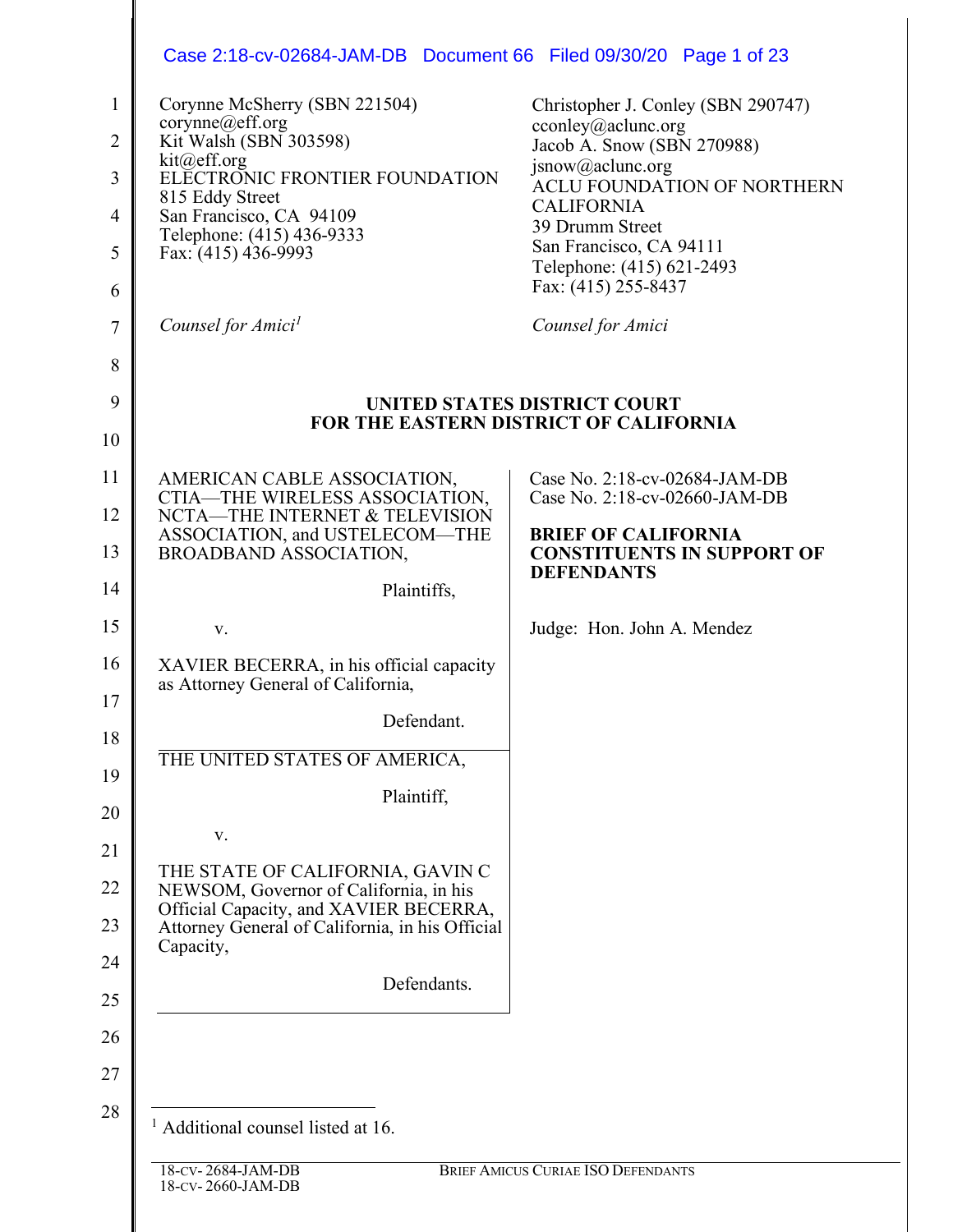|                | <b>TABLE OF CONTENTS</b>                                                               |
|----------------|----------------------------------------------------------------------------------------|
|                |                                                                                        |
|                |                                                                                        |
|                |                                                                                        |
| $\mathbf{I}$ . | SB 822 Provides Essential Protections for Vulnerable and Marginalized                  |
|                | A. Low-Income Communities Need Affordable Access to All Online                         |
|                | <b>B.</b>                                                                              |
|                | $\mathcal{C}$                                                                          |
|                | Schools, Libraries and Students Need Online Educational Resources.  11<br>D.           |
|                | II. The Current Statewide Emergency Reinforces the Need for SB 822's Protections13     |
|                |                                                                                        |
|                | Net Neutrality Protections Are Crucial During the COVID-19 Pandemic.  14<br><b>B</b> . |
|                |                                                                                        |
|                |                                                                                        |
|                |                                                                                        |
|                |                                                                                        |
|                |                                                                                        |
|                |                                                                                        |
|                |                                                                                        |
|                |                                                                                        |
|                |                                                                                        |
|                |                                                                                        |
|                |                                                                                        |
|                |                                                                                        |
|                |                                                                                        |
|                |                                                                                        |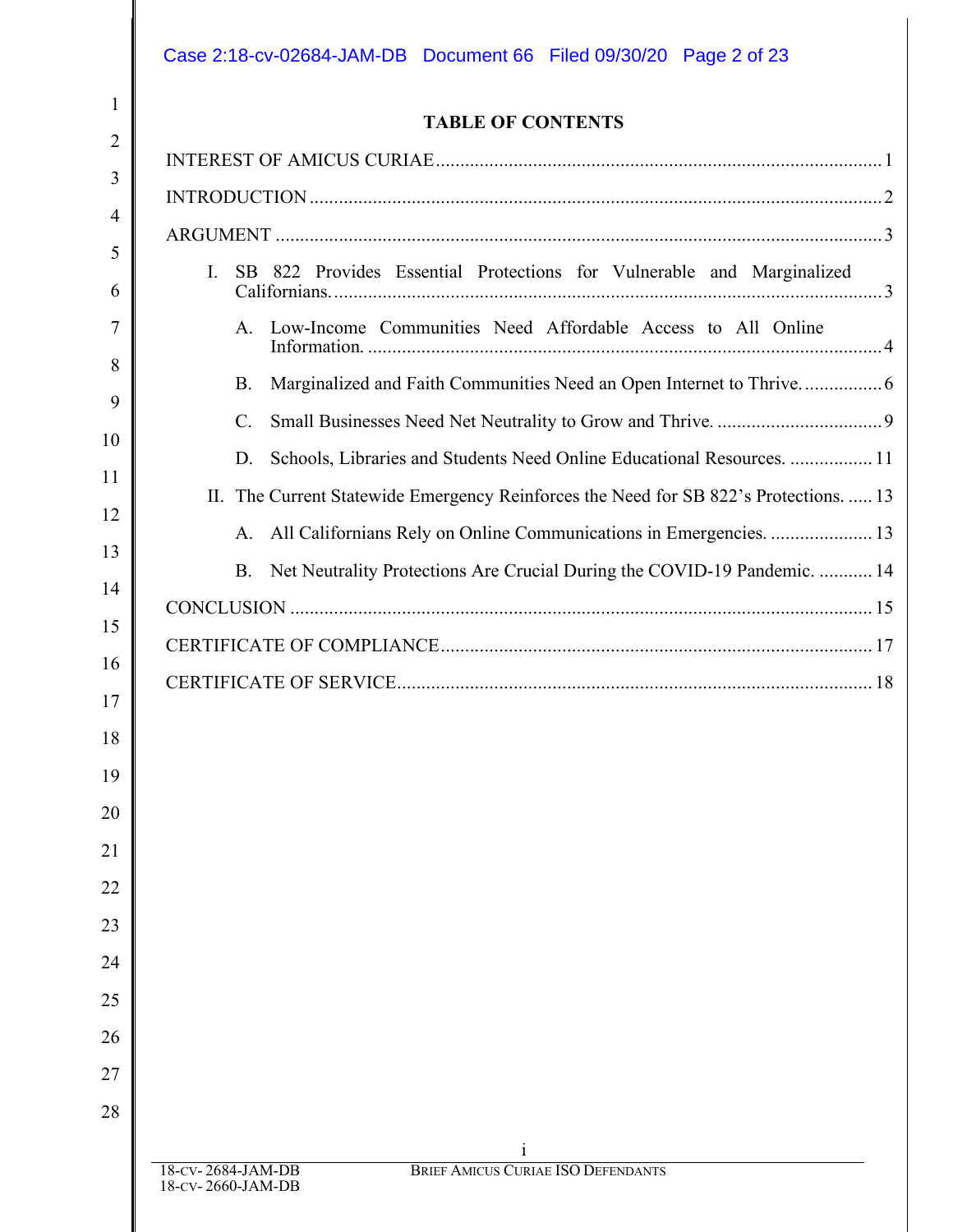| <b>TABLE OF AUTHORITIES</b>                                                                             |
|---------------------------------------------------------------------------------------------------------|
| <b>Cases</b>                                                                                            |
| In the Matter of Preserving the Open Internet,                                                          |
| Verizon v. FCC,                                                                                         |
| <b>Statutes</b>                                                                                         |
|                                                                                                         |
| California Internet Consumer Protection and Net Neutrality Act of 2018, Senate Bill 822,                |
| <b>Other Authorities</b>                                                                                |
|                                                                                                         |
| Andrea Peterson, Why the Death of Net Neutrality Would Be a Disaster for Libraries,                     |
| Ashley A. Smith, California finds solution to save distance learners' financial aid,                    |
| Barbara van Schewick, T-Mobile's Binge On Violates Key Net Neutrality Principles,                       |
|                                                                                                         |
|                                                                                                         |
| Carol Kuruvilla, Why 12 Top Religious Leaders Are Proud To Support Net Neutrality,                      |
| Darnel Hunt et al., <i>Hollywood Diversity Report 2018: Five Years of Progress and Missed Chances</i> , |
|                                                                                                         |
|                                                                                                         |
|                                                                                                         |
| Etsy, Inc., Comments In the Matter of Open Internet Remand, Framework for Broadband                     |
| Fourth Report on Ownership of Broadcast Stations, MEDIA BUREAU INDUSTRY ANALYSIS                        |
| Geoff Weiss, Hank Green, Fine Brothers, Meg DeAngelis Affirm Support For Net Neutrality In              |
| $11\,$<br>BRIEF AMICUS CURIAE ISO DEFENDANTS                                                            |

║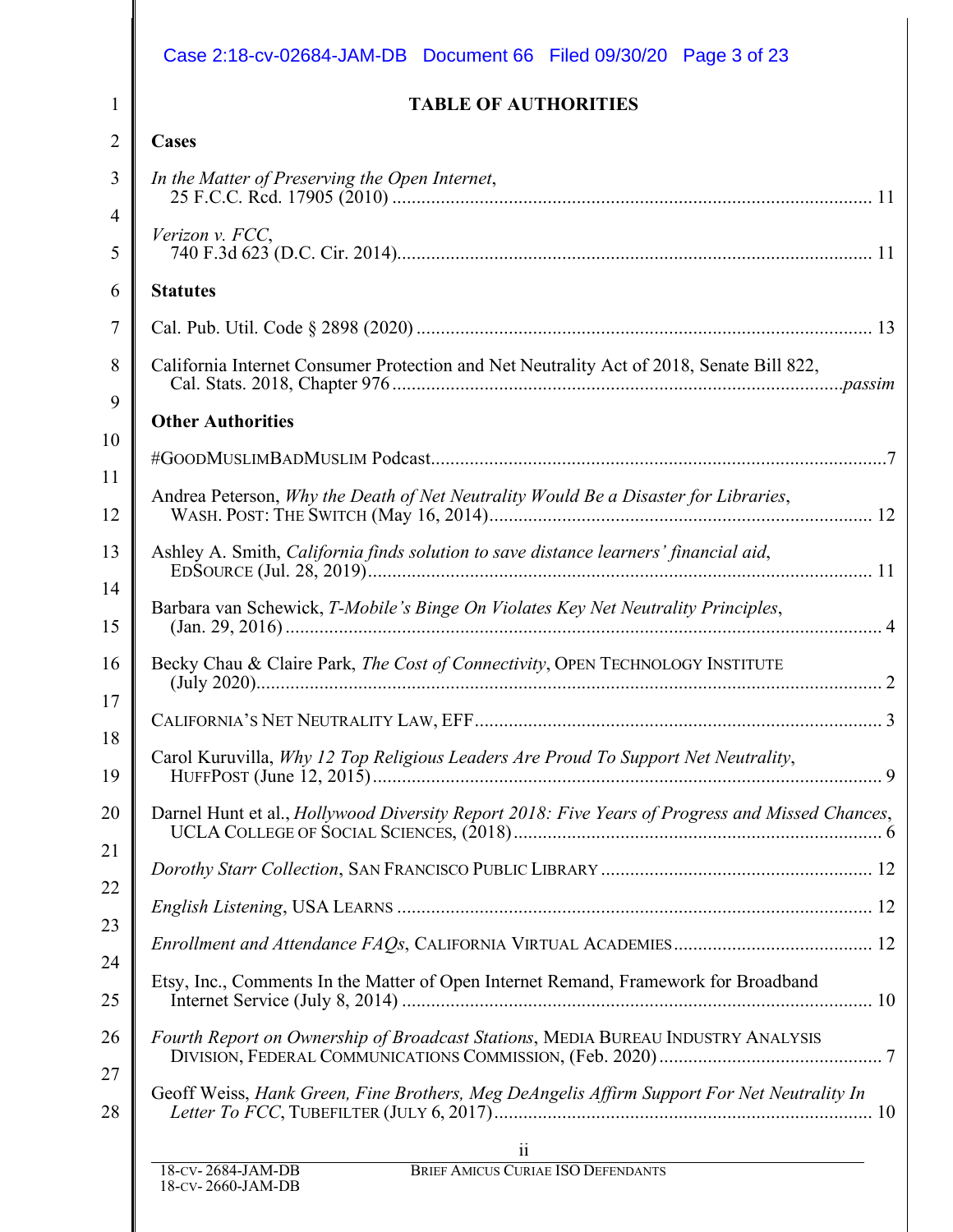| Case 2:18-cv-02684-JAM-DB  Document 66  Filed 09/30/20  Page 4 of 23                                                                                                                                                                                |
|-----------------------------------------------------------------------------------------------------------------------------------------------------------------------------------------------------------------------------------------------------|
| Harold Feld, T-Mobile Data Roaming Petition Proves Wireless Data Caps Are About Market                                                                                                                                                              |
| Internet Connectivity and the "Digital Divide" in California - 2019, BERKELEY IGS POLL,                                                                                                                                                             |
| Jay Peters, Senators Criticize AT&T for Not Counting HBO Max Toward Data Caps, THE VERGE                                                                                                                                                            |
| Jon Brodkin, Cox slows Internet speeds in entire neighborhoods to punish any heavy users,                                                                                                                                                           |
| Jon Brodkin, Verizon throttled fire department's "unlimited" data during Calif, wildfire.                                                                                                                                                           |
| Joseph Torres, The Voices for Internet Freedom Coalition Urges the Trump FCC to Keep the                                                                                                                                                            |
| Julie Moreau, Internet a 'Lifeline for LGBTQ People': Advocates Slam Net Neutrality Repeal,                                                                                                                                                         |
| Karl Bode, Broadband "Zero Rating" Actually Costs Customers More, Study Finds, VICE                                                                                                                                                                 |
| Karl Bode, Comcast Suspends Data Caps in Wake of Coronavirus, VICE (Mar. 13, 2020)  14                                                                                                                                                              |
| Kayla Kumari Upadhyaya, How Web Series Have Widened TV's Talent Pool, VICE                                                                                                                                                                          |
|                                                                                                                                                                                                                                                     |
| Letter from Open Engine & The Open Tech. Inst. at the New Am. Found. to the FCC<br>(May 7, 2014)                                                                                                                                                    |
|                                                                                                                                                                                                                                                     |
| Letter from Western Center on Law and Poverty to The Honorable Ricardo Lara                                                                                                                                                                         |
| Lisa Prigozen, CALIFORNIA PUBLIC UTILITIES COMMISSION, RETAIL COMMUNICATIONS SERVICES<br>IN CALIFORNIA: REPORT OF THE COMMUNICATIONS DIVISION PURSUANT TO ORDERING<br>PARAGRAPH 3 OF DECISION 16-12-025 ANALYZING THE CALIFORNIA TELECOMMUNICATIONS |
| Luca Belli, Zero Rating: From Generative Internet to Mobile Minitel, NET NEUTRALITY<br>RELOADED: ZERO RATING, SPECIALISED SERVICE, AD BLOCKING AND TRAFFIC MANAGEMENT:<br>ANNUAL REPORT OF THE UN IGF DYNAMIC COALITION ON NET NEUTRALITY (2016)  4 |
| Mignon Clyburn, Disenting Statement Re: Destroying Internet Freedom, WC Docket No. 17-108                                                                                                                                                           |
| Mike Masnick, Kickstarter, Etsy and Dwolla All Speak Out On Net Neutrality and Why the                                                                                                                                                              |
| Mike Robuck, Frontier Communications drops into Chapter 11 bankruptcy, FIERCE TELECOM                                                                                                                                                               |
| 18-CV-2684-JAM-DB<br>BRIEF AMICUS CURIAE ISO DEFENDANTS                                                                                                                                                                                             |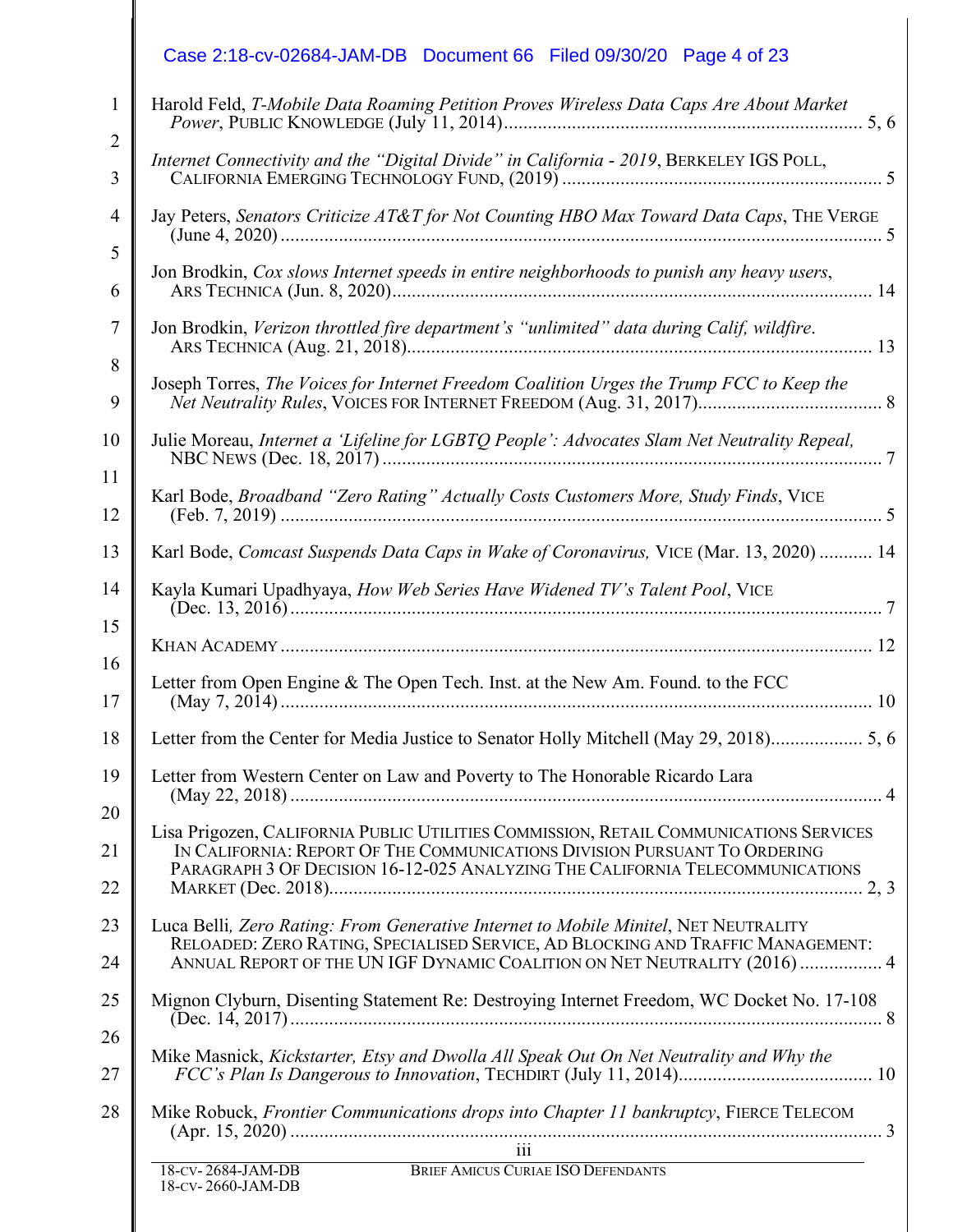| Philip M. Napoli & Jonathan A. Obar, The Emerging Mobile Internet Underclass: A Critique of                                                                                               |
|-------------------------------------------------------------------------------------------------------------------------------------------------------------------------------------------|
| PlanS, AT&T                                                                                                                                                                               |
| Preserving an Open Internet for Consumers, Small Businesses, and Free Speech: Hearing before<br>the H. Comm. on Energy and Commerce, Subcomm. on Communications and Tech., 116th          |
| Rachel Oaks, Frustrated with Data Caps? Find Out Which Providers Limit Your Data and Why,                                                                                                 |
|                                                                                                                                                                                           |
|                                                                                                                                                                                           |
| Ryan Singel, Expect Fewer Great Startups if the FCC Kills Net Neutrality, WIRED                                                                                                           |
| San Francisco Historical Photograph Collection, SAN FRANCISCO PUBLIC LIBRARY 12                                                                                                           |
| Steve Blum, California must take Frontier's bankruptcy as seriously as PG&E's, TELLUS                                                                                                     |
|                                                                                                                                                                                           |
| Sydney Johnson, California makes internet-enabled tablets available to nearly 1 million students,                                                                                         |
|                                                                                                                                                                                           |
| The Net Neutrality Situation in the EU: Evaluation of the First Two Years of                                                                                                              |
| Tom Barrett, To Censor Pro-Union Web Site, Telus Blocked 766 Others, THE TYEE                                                                                                             |
| Tom Watson, Net Neutrality And Social Entrepreneurship: Why Freedom To Create And Share                                                                                                   |
| Voices for Internet Freedom Coalition, Comment In the Matter of Restoring Internet Freedom                                                                                                |
| Why Net Neutrality Matters: Protecting Consumers and Competition through Meaningful Open<br>Internet Rules: Hearing Before the S. Comm. on the Judiciary, 113th Cong. (Sept. 17, 2014)  7 |
|                                                                                                                                                                                           |
|                                                                                                                                                                                           |
| iv                                                                                                                                                                                        |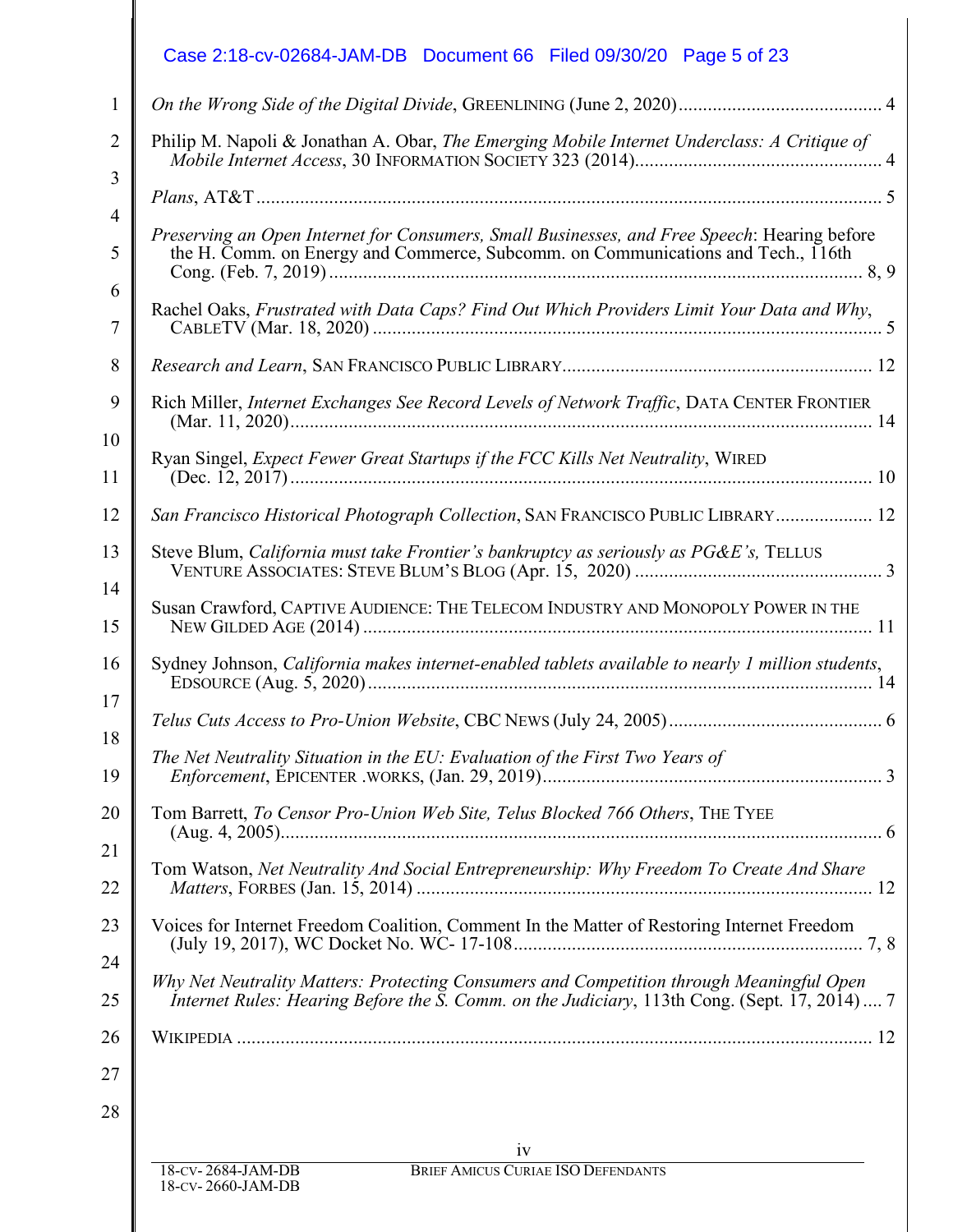|                | Case 2:18-cv-02684-JAM-DB Document 66 Filed 09/30/20 Page 6 of 23                                                                                                                                   |  |  |  |
|----------------|-----------------------------------------------------------------------------------------------------------------------------------------------------------------------------------------------------|--|--|--|
| 1              | <b>INTEREST OF AMICUS CURIAE<sup>2</sup></b>                                                                                                                                                        |  |  |  |
| $\overline{2}$ | Amici are public interest advocates, educators, and businesses, predominantly based in                                                                                                              |  |  |  |
| 3              | California. Listed alphabetically, we are:                                                                                                                                                          |  |  |  |
| 4              | Access Humboldt                                                                                                                                                                                     |  |  |  |
| 5              | <b>ACLU Foundation of Northern California</b>                                                                                                                                                       |  |  |  |
| 6              | American Sustainable Business Council                                                                                                                                                               |  |  |  |
| 7              | Benton Institute for Broadband and Society                                                                                                                                                          |  |  |  |
| 8              | Center for Democracy and Technology                                                                                                                                                                 |  |  |  |
| 9              | Clean Money Campaign                                                                                                                                                                                |  |  |  |
| 10             | Courage California                                                                                                                                                                                  |  |  |  |
| 11             | <b>Electronic Frontier Foundation</b>                                                                                                                                                               |  |  |  |
| 12             | Founder Academy                                                                                                                                                                                     |  |  |  |
| 13             | Fight for the Future                                                                                                                                                                                |  |  |  |
| 14             | Greenlining Institute                                                                                                                                                                               |  |  |  |
| 15             | iFixit, Inc.                                                                                                                                                                                        |  |  |  |
| 16             | Media Justice                                                                                                                                                                                       |  |  |  |
| 17             | National Hispanic Media Coalition                                                                                                                                                                   |  |  |  |
| 18             | Oakland Privacy                                                                                                                                                                                     |  |  |  |
| 19             | Sonic, Inc.                                                                                                                                                                                         |  |  |  |
| 20             | Reddit, Inc.                                                                                                                                                                                        |  |  |  |
| 21             | <b>TURN—The Utility Reform Network</b>                                                                                                                                                              |  |  |  |
| 22             | Voices for Progress                                                                                                                                                                                 |  |  |  |
| 23             | Writers Guild of America, West, Inc.                                                                                                                                                                |  |  |  |
| 24             |                                                                                                                                                                                                     |  |  |  |
| 25             | <sup>2</sup> No party's counsel authored this brief in whole or in part. No party or party's counsel, nor any                                                                                       |  |  |  |
| 26             | person besides amici, their members, or their counsel contributed money toward this brief. In the<br>interest of full disclosure, we note that Steven Renderos, Executive Director for amicus Media |  |  |  |
| 27             | Justice, and Laura Blum-Smith, Director of Research and Public Policy for amicus Writers Guild<br>of America, West, submitted declarations in support of Defendants in their personal capacities;   |  |  |  |
| 28             | Media Justice and Writers Guild of America, West, join this brief on their own behalf.                                                                                                              |  |  |  |
|                | BRIEF AMICUS CURIAE ISO DEFENDANTS<br>18-CV-2684-JAM-DB                                                                                                                                             |  |  |  |
|                | 18-CV-2660-JAM-DB                                                                                                                                                                                   |  |  |  |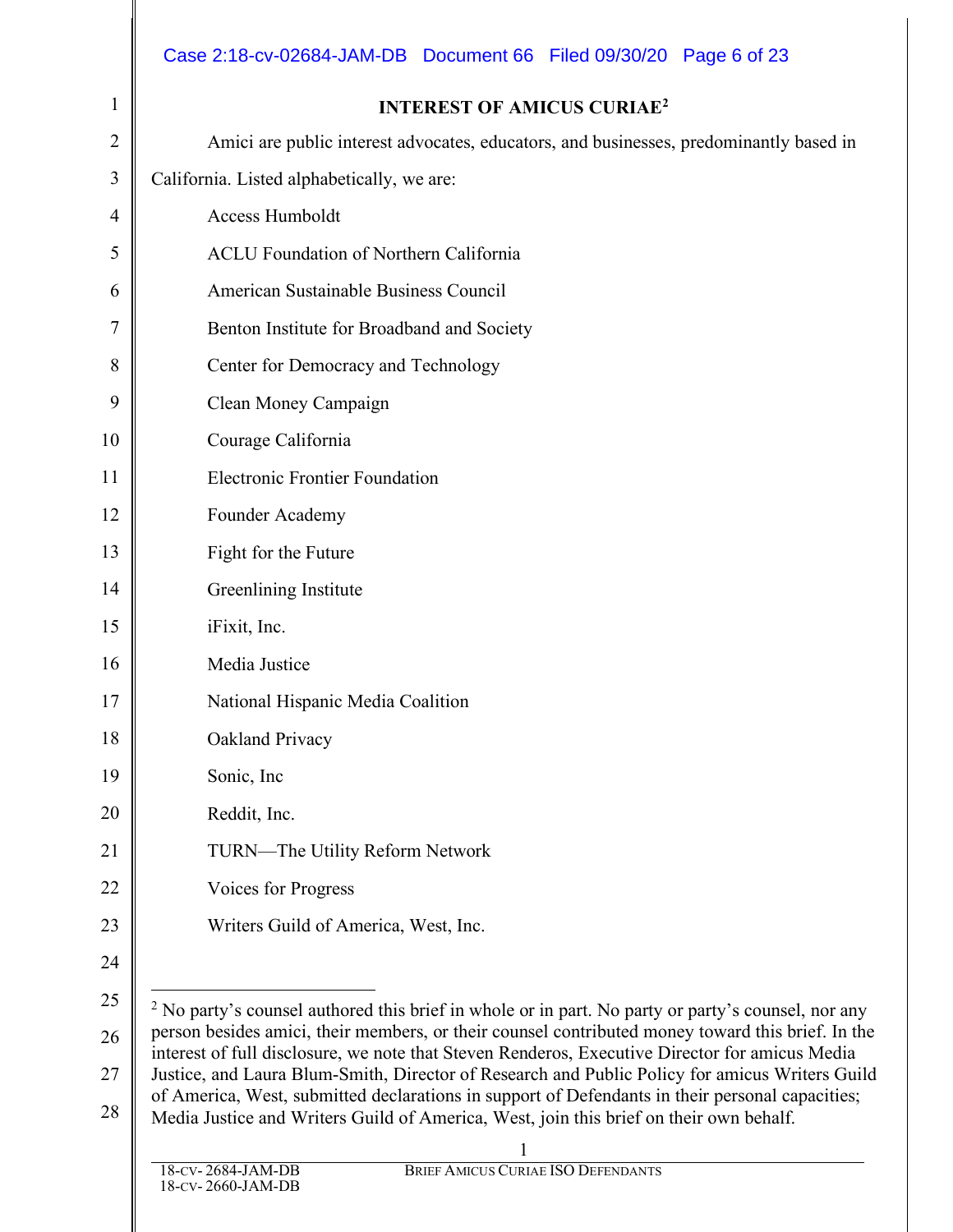## Case 2:18-cv-02684-JAM-DB Document 66 Filed 09/30/20 Page 7 of 23

*Amici* have deep experience working with a wide range of Californians, and both we and our communities depend on net neutrality protections to connect, learn, speak and more. We have seen firsthand that stripping away legal protection for net neutrality would inflict serious harm on Californians and on California nonprofits, educators and businesses like *amici*. We offer our experiences and perspectives to assist the Court's consideration of this important issue.

#### **INTRODUCTION**

Net neutrality is one of the most important free speech, equity and innovation issues of the digital age. Internet access is essential to retrieve and share information, find work and resources, and engage in political, civic, and social discourse. But Internet users are at the mercy of their Internet Service Providers ("ISPs") for access to online content and services. <sup>3</sup> Absent effective neutrality rules, ISPs can—and do—act as profiteering gatekeepers rather than neutral conduits, to the detriment of the public interest. And because the Internet service market is dysfunctional, competition cannot deter or remedy such discriminatory practices.

For decades, the Federal Communications Commission ("FCC") adopted and enforced net neutrality protections to help ensure that ISPs would not exploit their gatekeeping power. Under the shelter of these protections, the Internet became the extraordinary platform for speech and commerce that it is today. In 2018, however, the FCC largely abandoned its regulatory role, based on the misguided notion that "transparency" would be enough to spur market competition and protect consumers.

By every objective standard, the FCC's predictions have failed. Americans pay "the highest average monthly prices" in North America, Europe and Asia.<sup>4</sup> Not coincidentally, competitive

24 25 26 27 28 <sup>3</sup> For a survey of broadband availability in California, *see* Lisa Prigozen, CALIFORNIA PUBLIC UTILITIES COMMISSION, RETAIL COMMUNICATIONS SERVICES IN CALIFORNIA: REPORT OF THE COMMUNICATIONS DIVISION PURSUANT TO ORDERING PARAGRAPH 3 OF DECISION 16-12-025 ANALYZING THE CALIFORNIA TELECOMMUNICATIONS MARKET (Dec. 2018), https://www.cpuc.ca.gov/uploadedFiles/CPUCWebsite/Content/UtilitiesIndustries/Communication s/Reports\_and\_Presentations/CD\_Mgmt/re/CompetitionReportFinal%20Jan2019.pdf <sup>4</sup> Becky Chau & Claire Park, *The Cost of Connectivity*, OPEN TECHNOLOGY INSTITUTE 2020 6 (July 2020), https://d1y8sb8igg2f8e.cloudfront.net/documents/The\_Cost\_of\_Connectivity\_ 2020\_XatkXnf.pdf

1

 $\mathfrak{D}$ 

3

4

5

6

7

8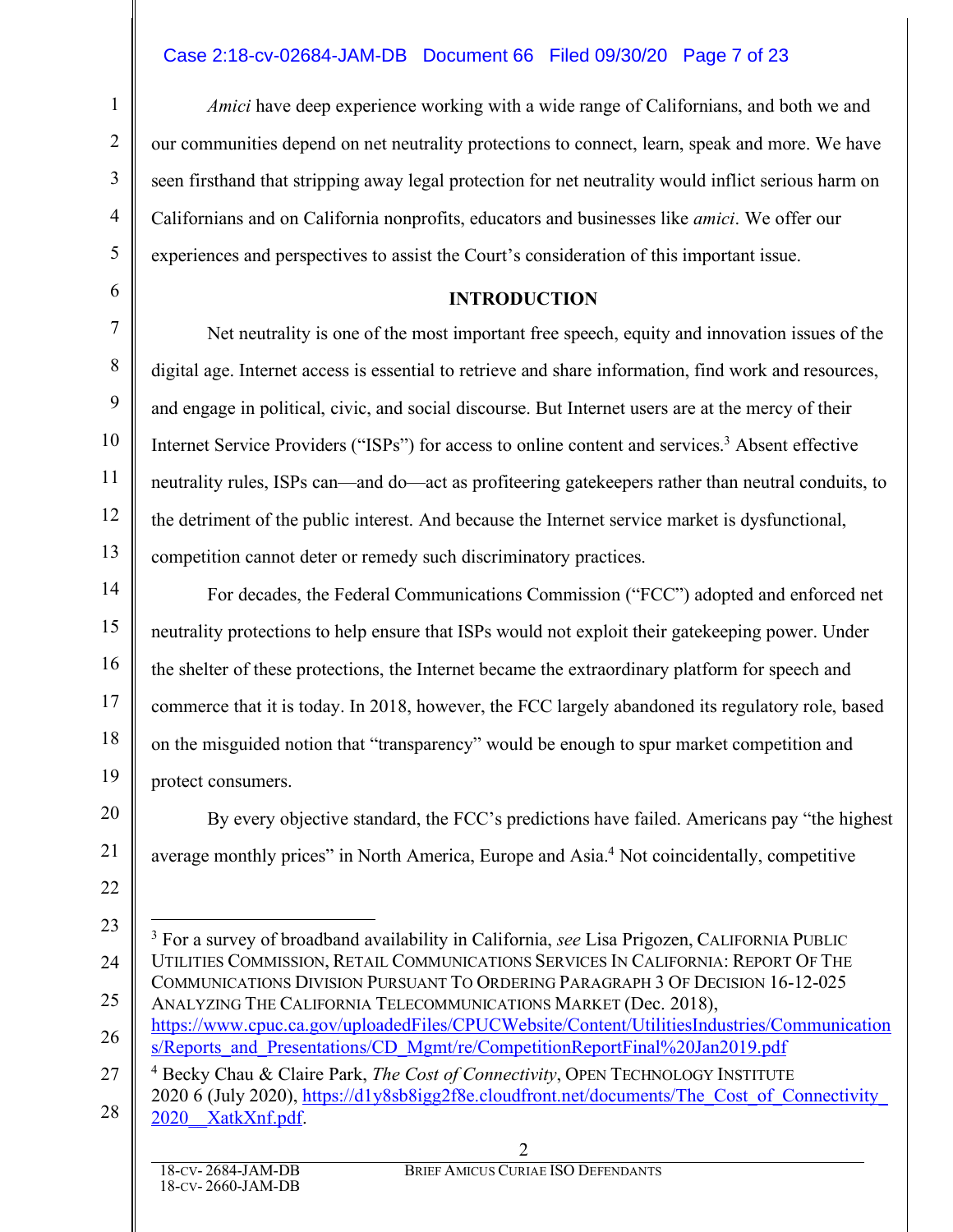## Case 2:18-cv-02684-JAM-DB Document 66 Filed 09/30/20 Page 8 of 23

options continue to dwindle.5 Absent legal or competitive restraints, ISPs have renewed efforts to exert control over how customers use the Internet.

SB 822 protects Californians by filling the gap the FCC created. It preserves the ability of all Californians, including the most vulnerable, to fully participate—economically, socially, and politically—in everyday life. It ensures that ISPs cannot block, throttle, or distort Internet content, and prohibits zero-rating and other paid prioritization schemes so that all Californians have full access to all Internet content and services—at lower prices.6 And it guarantees that as California faces present and future crises including wildfires and the COVID-19 pandemic, it can rely on an open Internet as a lifeline for essential workers and ordinary residents alike.

10 11 12 13 The public has a strong and abiding interest in protecting fair access to the Internet and ensuring that the private motivations of local monopolies do not result in systemic harm to Californians. That's why a coalition representing diverse interests campaigned in favor of SB 822's essential protections.7 Amici urge the Court to deny injunctive relief.

#### **ARGUMENT**

16 17 18 **I. SB 822 Provides Essential Protections for Vulnerable and Marginalized Californians.** All Californians benefit from the protections of SB 822—but those protections are most needed, and most effective, in protecting the most vulnerable. By ensuring that ISPs cannot favor or disfavor content or applications of the same nature, SB 822 helps ensure that all Californians

1

 $\mathfrak{D}$ 

3

4

5

6

7

8

9

14

15

<sup>20</sup> 21 22 23 24 25 26 27 28 3 5 *See* Prigozen*, supra* note 3 ("All of the State's largest metropolitan markets for fixed broadband Internet service are highly concentrated, with concentration in some markets increasing over the previous year."); *see also* Mike Robuck, *Frontier Communications drops into Chapter 11 bankruptcy*, FIERCE TELECOM (Apr. 15, 2020), https://www.fiercetelecom.com/telecom/frontiercommunications-drops-into-chapter-11-bankruptcy (announcing Frontier Communication's bankruptcy); Steve Blum, *California must take Frontier's bankruptcy as seriously as PG&E's,* TEL LUS VENTURE ASSOCIATES: STEVE BLUM'S BLOG (Apr. 15, 2020), https://www.tellusventure.com/ blog/california-must-take-frontiers-bankruptcy-as-seriously-as-pges (noting that "Frontier has more than two million wireline customers in California, most of whom were acquired from Verizon"). <sup>6</sup> *See The Net Neutrality Situation in the EU: Evaluation of the First Two Years of Enforcement* 30– 32, EPICENTER .WORKS, (Jan. 29, 2019), https://en.epicenter.works/sites/default/files/2019\_netneutr ality in eu-epicenter.works-r1.pdf (showing that countries that prohibited zero rating under their network neutrality rules in the same way as SB 822 received lower priced wireless services). <sup>7</sup> CALIFORNIA'S NET NEUTRALITY LAW, EFF, https://www.eff.org/cases/californias-net-neutralitylaw (collecting letters of support and the full list of supporters).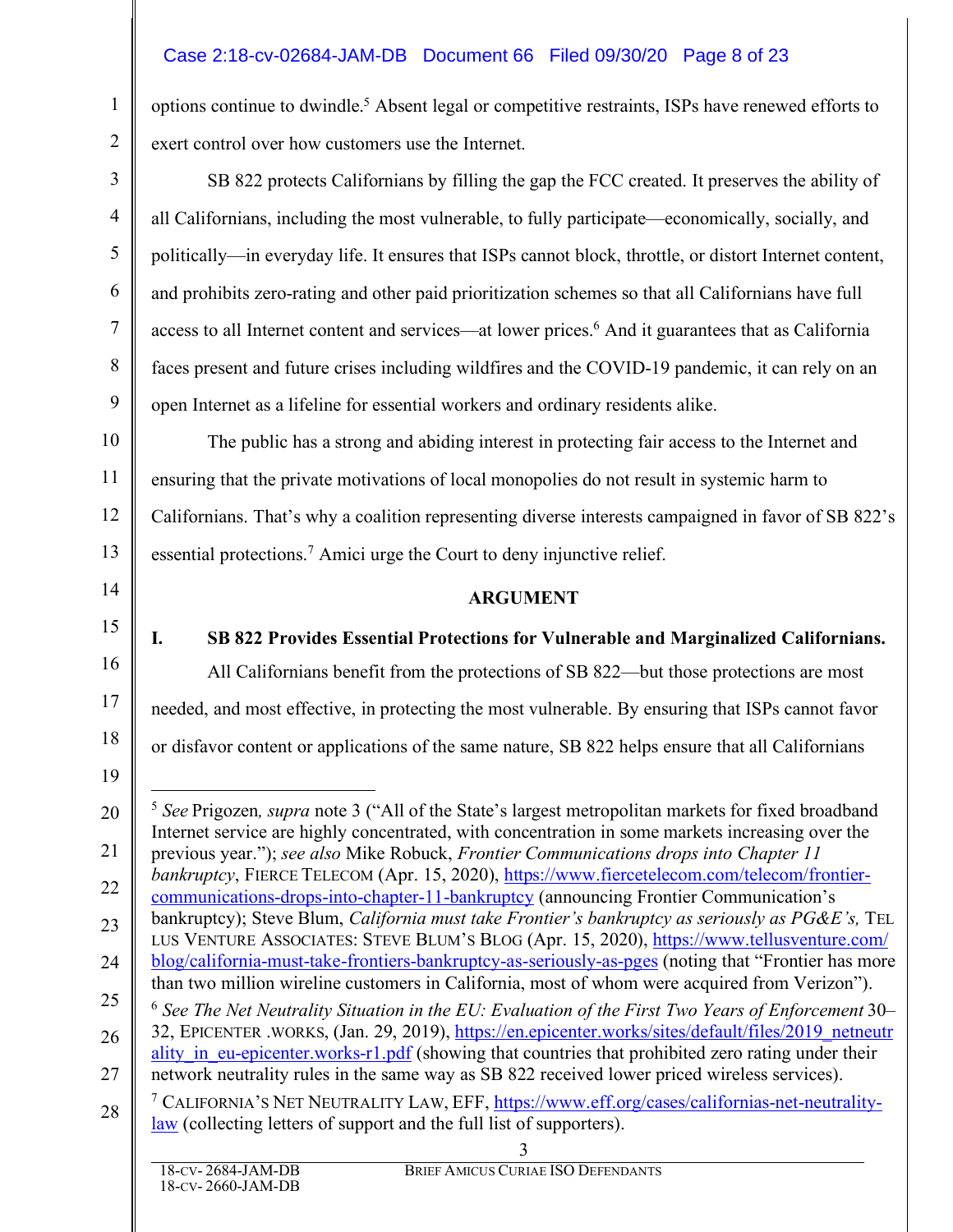## Case 2:18-cv-02684-JAM-DB Document 66 Filed 09/30/20 Page 9 of 23

have full access to the social, economic, and political power of the Internet, including those for whom it is a uniquely valuable tool for learning, employment, or personal expression.

1

 $\mathfrak{D}$ 

3

## **A. Low-Income Communities Need Affordable Access to All Online Information.**

4 5 6 7 8 9 10 11 12 13 14 15 16 17 18 19 20 21 22 23 24 25 26 27 28 4 Low-income Californians, like many others, rely on the open Internet to find jobs, obtain health care, get an education, and otherwise take advantage of public and social services.<sup>8</sup> But "low-cost" plans that prioritize access to selected online content do not address this need. <sup>9</sup> Instead, they "create a second-class experience online," perpetuating structural inequality and increasing barriers to full online participation.<sup>10</sup> As a result, the Western Center on Law and Poverty has concluded that preferential treatment of selected content or applications "harms lower-income Internet users the most."11 The problem is especially acute for the many low-income Californians who rely primarily on mobile devices for Internet access.12 One in five California households with an annual income 8 *See On the Wrong Side of the Digital Divide*, GREENLINING (June 2, 2020), https://greenlining.org/publications/online-resources/2020/on-the-wrong-side-of-the-digital-divide/ (examining the challenges faced by low-income Californians in Fresno and Oakland with no or limited Internet access). <sup>9</sup> *See*, *e.g.*, Barbara van Schewick, *T-Mobile's Binge On Violates Key Net Neutrality Principles*, (Jan. 29, 2016), https://cyberlaw.stanford.edu/downloads/vanSchewick-2016-Binge-On-Report.pdf (examining T-Mobile's lowest qualifying "Binge On" plan, which caps data usage outside of its selected video streaming services at 3 GB per month, or a mere 9 minutes of video per day). <sup>10</sup> Declaration of Steven Renderos ¶ 35, D.I. 57-12 ("Renderos Decl."). <sup>11</sup> Letter from Western Center on Law and Poverty to The Honorable Ricardo Lara. (May 22, 2018), https://www.eff.org/files/2018/06/12/sb822 wclp letter on zero 5-23.pdf. These costs may include monetary costs, as ISP steer customers to products that financially benefit the ISP at the consumer's expense. *See id.* ("For example, an ISP partners with a bank that charges a higher interest rate and so ISP customers are steered in that direction because their data usage is exempted. This can be the same for any predatory partnership that an ISP may choose to engage in."). *See also* Luca Belli*, Zero Rating: From Generative Internet to Mobile Minitel*, in NET NEUTRALITY RELOADED: ZERO RATING, SPECIALISED SERVICE, AD BLOCKING AND TRAFFIC MANAGEMENT: ANNUAL REPORT OF THE UN IGF DYNAMIC COALITION ON NET NEUTRALITY 23, 42 (2016), https://internet-governance.fgv.br/sites/internetgovernance.fgv.br/files/publicacoes/net\_neutrality\_reloaded.pdf (ISPs "create artificial scarcity to direct new or existing users towards a subset of the Internet, so that their attention can be concentrated on zero-rated content and applications and subsequently monetized."). <sup>12</sup> For a discussion of other ways that mobile Internet users are disadvantaged, *see generally* Philip M. Napoli & Jonathan A. Obar, *The Emerging Mobile Internet Underclass: A Critique of Mobile Internet Access*, 30 INFORMATION SOCIETY 323 (2014).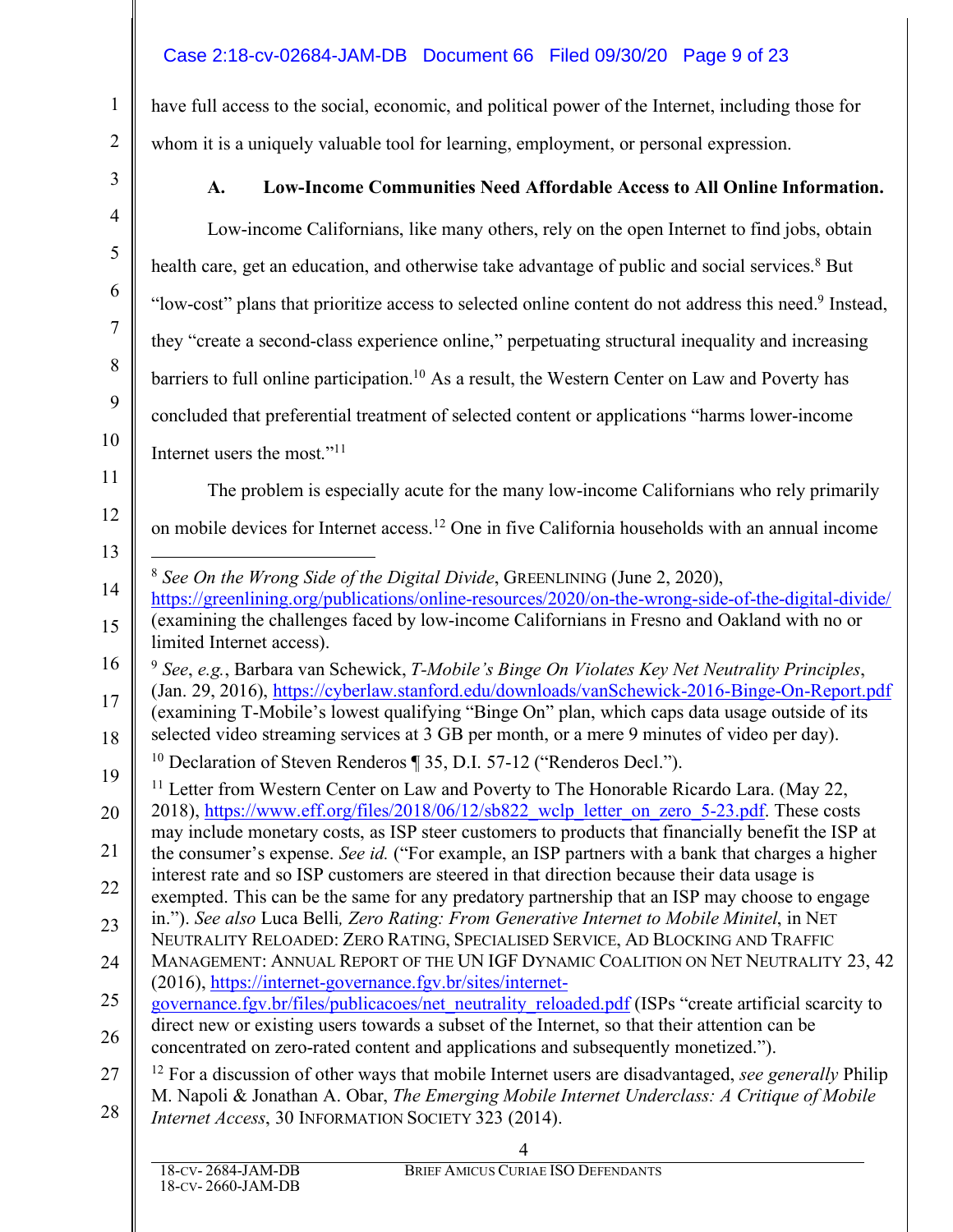## Case 2:18-cv-02684-JAM-DB Document 66 Filed 09/30/20 Page 10 of 23

4 5 6 7 8 under \$20,000 access the Internet only through smartphones, twice the proportion of the general population.13 For these families, mobile devices are the only way to access homework, employment, government services, and anything else that requires Internet connectivity. But lowcost mobile plans frequently include highly restrictive data caps<sup>14</sup> accompanied by zero-rating agreements with media companies whose content is exempted from the cap.<sup>15</sup> Thus, while wealthier Californians can access all online content without concern (either with an unlimited wireless data plan or a home Internet connection), low-income Californians that rely on low-cost mobile plans are pushed away from the broader Internet and towards favored content.<sup>16</sup>

9 10 11 Finally, these discriminatory plans fail to provide cost savings for low-income Californians. Instead, paid prioritization and zero rating incentivize ISPs to "jack up" users' overall costs to access other content through artificially low caps to make their preferred content more attractive.<sup>17</sup>

1

 $\overline{2}$ 

3

<sup>12</sup> 13 14 13 *Internet Connectivity and the "Digital Divide" in California* - *<sup>2019</sup>*, Tables <sup>3</sup> & 4e, BERKELEY IGS POLL, CALIFORNIA EMERGING TECHNOLOGY FUND, (2019), https://www.cetfund.org/wpcontent/uploads/2019/08/005\_003\_002\_CETF\_2019\_002\_IGS\_Poll\_CA\_Digital\_Divide\_pp t.pdf. Another 12 percent of Californians lack both home and mobile Internet access. *Id.*

<sup>15</sup> 16 <sup>14</sup> For example,  $AT&T$ 's lowest-priced mobile plan includes only 4 GB of data per month and does not allow high-definition streaming. *Plans*, AT&T, https://www.att.com/plans/wireless/ (last visited Sept. 28, 2020). In contrast, "[m]ost of AT&T's [fixed] plans" have a data cap of 1,024 GB." Rachel Oaks, *Frustrated with Data Caps? Find Out Which Providers Limit Your Data and* 

<sup>17</sup> *Why*, CABLETV (Mar. 18, 2020), https://www.cabletv.com/blog/which-brands-have-data-caps#att.

<sup>18</sup> 19 <sup>15</sup> For example, AT&T exempts HBO Max, owned by subsidiary WarnerMedia, from data caps, "essentially paying itself for the exemption [to] give its content an edge over the competition." Jay Peters, *Senators Criticize AT&T for Not Counting HBO Max Toward Data Caps*, THE VERGE (June

<sup>20</sup> 4, 2020), https://www.theverge.com/2020/6/4/21280914/sen-ed-markey-at-t-zero-rating-hbo-maxnet-neutrality.

<sup>21</sup> 22 <sup>16</sup> *See, e.g.*, Harold Feld, *T-Mobile Data Roaming Petition Proves Wireless Data Caps Are About Market Power*, PUBLIC KNOWLEDGE (July 11, 2014), https://www.publicknowledge.org/blog/tmobile-data-roaming-petition-proves-wireless-data-caps-are-about-market-power/ ("T-Mobile has

<sup>23</sup> also said that 37% of subscribers don't use streaming media because they fear going over their bandwidth caps.").

<sup>24</sup> 25 <sup>17</sup> *See* Karl Bode, *Broadband "Zero Rating" Actually Costs Customers More, Study Finds*, VICE (Feb. 7, 2019), https://www.vice.com/en\_us/article/j575gg/broadband-zero-rating-actually-costs-

<sup>26</sup> customers-more-study-finds ("[V]ertically integrated operators may have an incentive to keep data caps artificially low and gigabyte prices artificially high, in order to orient users' preference

<sup>27</sup> towards the affiliated zero-rated applications."); *see also* Letter from the Center for Media Justice to Senator Holly Mitchell (May 29, 2018), https://www.eff.org/files/2018/06/12/cmj\_support\_sb82

<sup>28</sup> 2 to mitchell.pdf (arguing that discriminatory zero-rating "incentivizes ISPs to keep customers'

data caps low in order to motivate deep-pocketed websites to pay to have their sites zero-rated").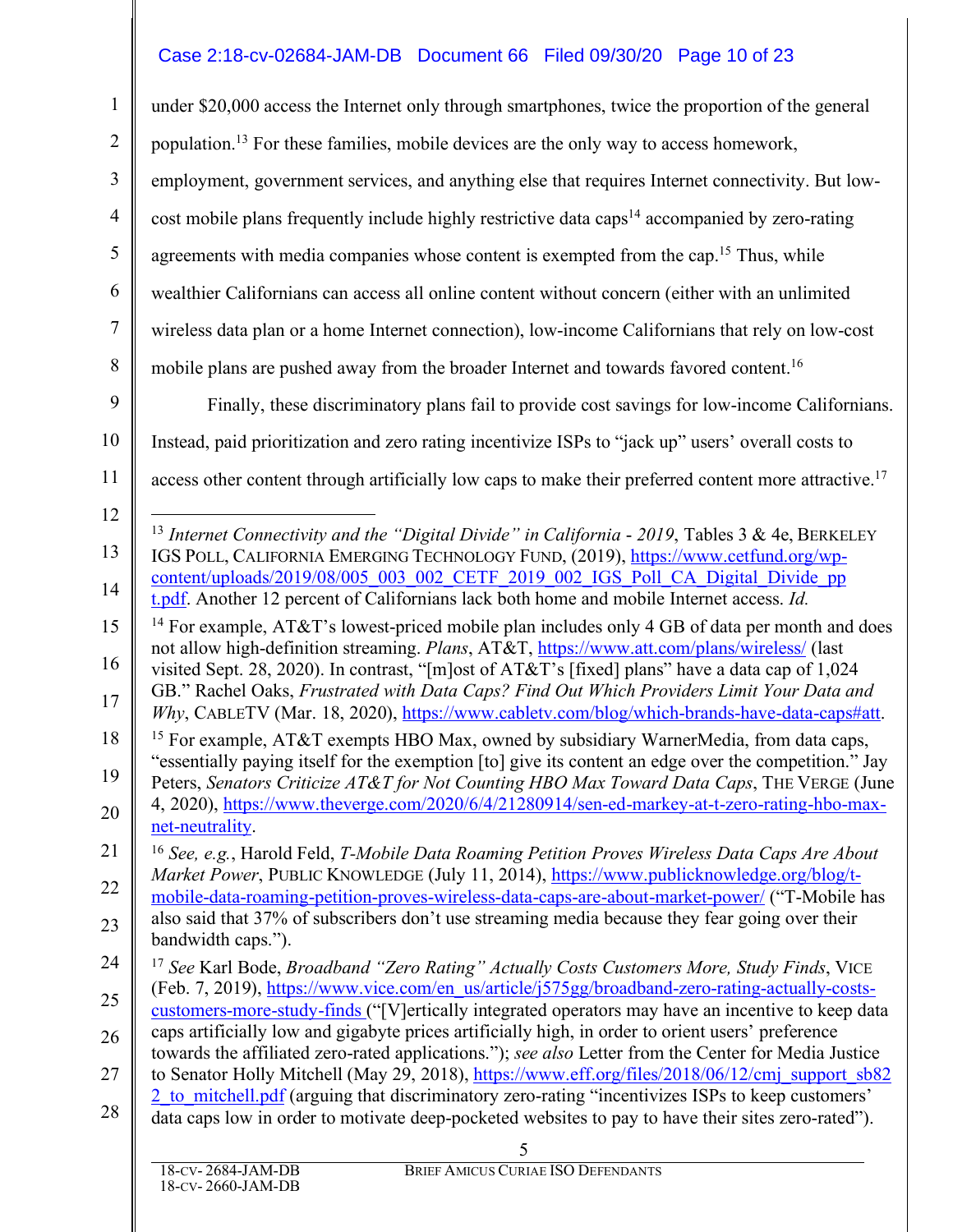## Case 2:18-cv-02684-JAM-DB Document 66 Filed 09/30/20 Page 11 of 23

The primary effect of these caps is to discourage (non-zero-rated) Internet use, especially among low-income users.<sup>18</sup>

SB 822's prohibitions on such practices are beneficial to all Californians. But for lowincome communities, these prohibitions are critical.

1

 $\mathfrak{D}$ 

3

4

5

6

7

8

9

10

11

12

13

14

15

16

17

18

19

#### **B. Marginalized and Faith Communities Need an Open Internet to Thrive.**

Full membership in modern society requires access to the enormous communicative power of the Internet. As a result, people of color, women and other marginalized communities rely on a fair and open Internet to make their voices heard, whether they seek to entertain or call for justice. Workers need the Internet to organize to improve their conditions.<sup>19</sup> SB 822 helps ensure that marginalized speakers and listeners can connect, rather than being shunted aside by white maledominated traditional media and wealthy companies with the resources to pay to be heard.

In film and television production, minority and female participants "remained underrepresented on every front" as of 2015–16, frequently by a factor of two, three, or even more.20 Disparities in ownership are even more stark: according to the FCC, male-owned commercial broadcast stations outnumber female-owned stations by almost 10 to 1, non-Hispanic/Latino-owned commercial broadcast stations outnumber Hispanic/Latino-owned stations

<sup>20</sup> 21 18 *Id*. at 30; *see also* Feld, *supra* note 16 ("T-Mobile provides evidence that users with capped or throttled broadband use 20x–30x less broadband than users with uncapped broadband").

<sup>22</sup> 23 <sup>19</sup> When employees of the Canadian ISP Telus organized for better working conditions, the ISP blocked subscribers from accessing the union website (along with 766 unrelated sites that were hosted on the same server). *Telus Cuts Access to Pro-Union Website*, CBC NEWS (July 24, 2005), https://www.cbc.ca/news/canada/telus-cuts-subscriber-access-to-pro-union-website-

<sup>24</sup> 1.531166; Tom Barrett, *To Censor Pro-Union Web Site, Telus Blocked 766 Others*, THE TYEE (Aug. 4, 2005), https://thetyee.ca/News/2005/08/04/TelusCensor/.

<sup>25</sup> <sup>20</sup> Darnel Hunt et al., *Hollywood Diversity Report 2018: Five Years of Progress and Missed Chances* 3, UCLA COLLEGE OF SOCIAL SCIENCES, (2018), https://socialsciences.ucla.edu/wp-

<sup>26</sup> 27 28 content/uploads/2018/02/UCLA-Hollywood-Diversity-Report-2018-2-27-18.pdf. Minorities were particularly underrepresented as film writers and creators of broadcast and cable scripted shows, by close to or more than 5 to 1, while women were underrepresented by a factor of "more than 7 to 1 among film directors" and "nearly 4 to 1 among film writers." *Id.*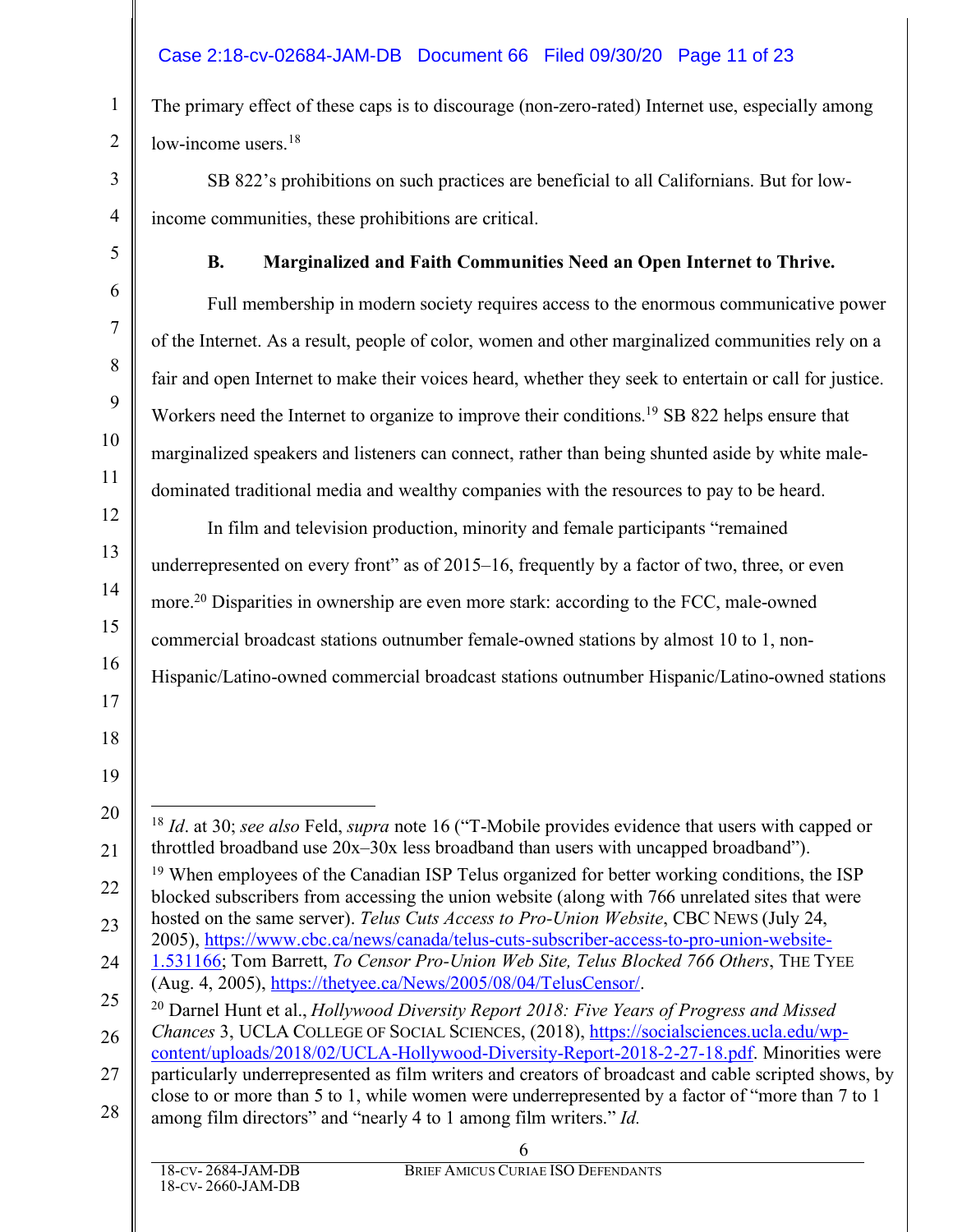## Case 2:18-cv-02684-JAM-DB Document 66 Filed 09/30/20 Page 12 of 23

by more than 14 to 1, and white-owned commercial broadcast stations outnumber minority-owned stations by more than 24 to  $1<sup>21</sup>$ 

In response, marginalized creators have turned to the Internet as a way to "write themselves into history," bypassing traditional gatekeepers and connecting directly with their own communities as well as wider audiences.<sup>22</sup> Ruth Livier created Ylse, an award-winning web series after she was rejected by media executives for proposing "a Latina-driven show written by someone with no track record."23 The podcast #GoodMuslimBadMuslim portrays Muslim feminism in a way that rarely appears in corporate media.24 LGBTQ communities likewise "found places to thrive [on the Internet] … One could find content quickly and easily, and it wasn't the same kind of hierarchical organization as television or traditional media.<sup>"25</sup>

11 12 13 14 Women and people of color also rely on the open Internet -- including distributed online platforms such as Etsy and Patreon -- to survive and thrive economically. Without enforceable net neutrality requirement, ISPs could essentially demand protection money from those platforms, costs that would be passed on to users or prevent the entry of new competitors altogether.<sup>26</sup>

15

16

17

1

 $\mathfrak{D}$ 

3

4

5

6

7

8

9

 <sup>21</sup> *Fourth Report on Ownership of Broadcast Stations* 4–5, MEDIA BUREAU INDUSTRY ANALYSIS DIVISION, FEDERAL COMMUNICATIONS COMMISSION, (Feb. 2020), https://docs.fcc.gov/public/attachments/DA-20-161A1.pdf.

<sup>18</sup> 19 <sup>22</sup> Voices for Internet Freedom Coalition, Comment In the Matter of Restoring Internet Freedom at 4 (July 19, 2017), WC Docket No. WC-17-108,

<sup>20</sup> https://www.freepress.net/sites/default/files/legacypolicy/voices\_for\_internet\_freedom\_coalition\_c omments.pdf; *see also* Kayla Kumari Upadhyaya, *How Web Series Have Widened TV's Talent* 

<sup>21</sup> *Pool*, VICE (Dec. 13, 2016), https://www.vice.com/en\_us/article/wnd435/how-comedy-central-ledthe-charge-in-developing-web-series-for-television ("Women, people of color, and LGBTQ people underrepresented by mainstream media are writing themselves in by creating web shows.").

<sup>22</sup> 23 <sup>23</sup> *Why Net Neutrality Matters: Protecting Consumers and Competition through Meaningful Open Internet Rules: Hearing Before the S. Comm. on the Judiciary*, 113th Cong. (Sept. 17, 2014) (statement of Ruth Livier), https://www.govinfo.gov/content/pkg/CHRG-113shrg21221/html/

<sup>24</sup> CHRG-113shrg21221.htm.

<sup>25</sup>  $^{24}$  #GOODMUSLIMBADMUSLIM, http://www.goodmuslimbadmuslim.com/ (last visited Sept. 28, 2020).

<sup>26</sup> 27 <sup>25</sup> Julie Moreau, *Internet a 'Lifeline for LGBTQ People': Advocates Slam Net Neutrality Repeal,* NBC NEWS (Dec. 18, 2017), https://www.nbcnews.com/feature/nbc-out/internet-lifeline-lgbtqpeople-advocates-slam-net-neutrality-repeal-n830826.

<sup>28</sup> <sup>26</sup> Renderos Decl. ¶ 30.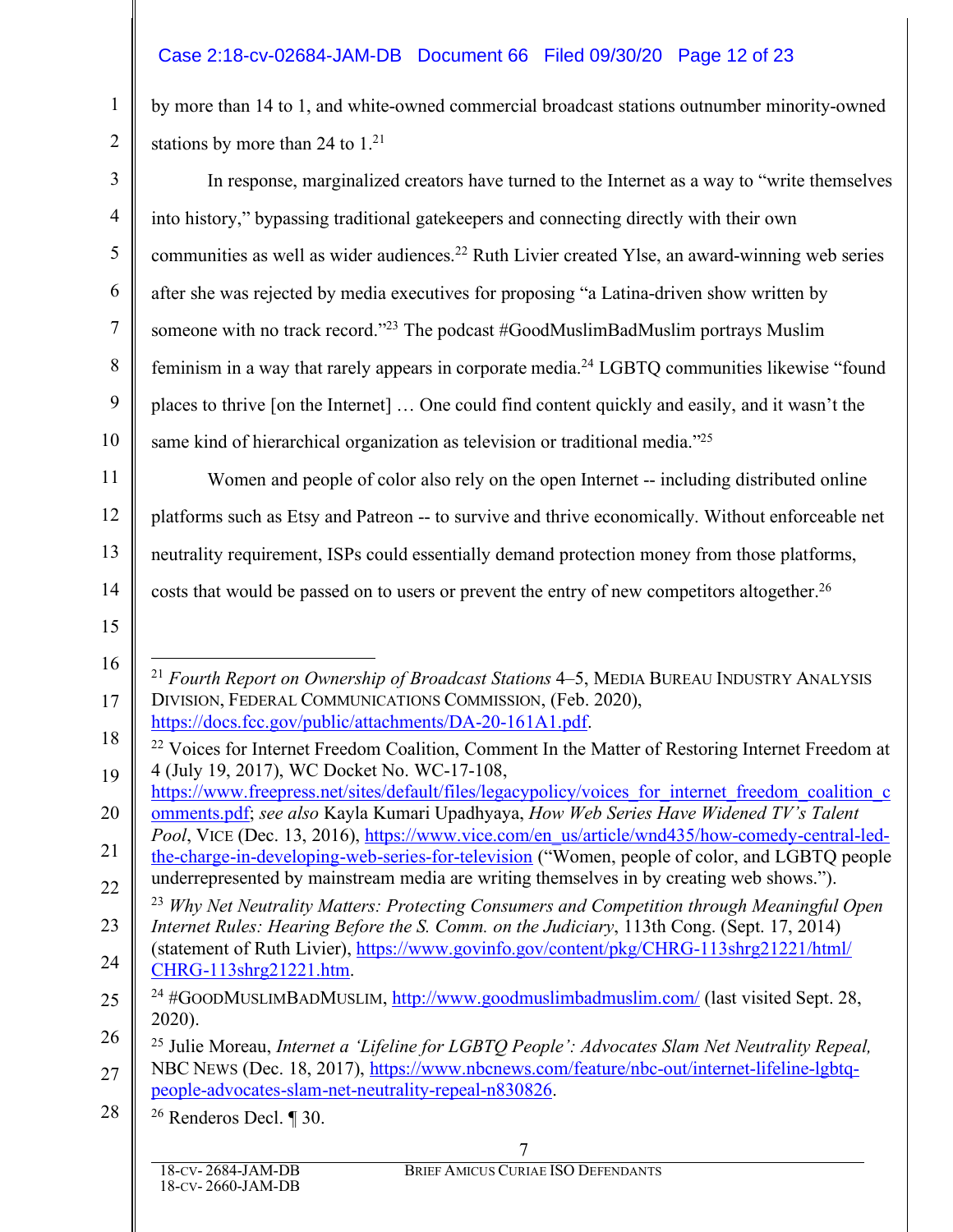## Case 2:18-cv-02684-JAM-DB Document 66 Filed 09/30/20 Page 13 of 23

| $\mathbf{1}$   | The Internet is the medium where activists have been able to make their voices heard                                                                                                                               |  |  |
|----------------|--------------------------------------------------------------------------------------------------------------------------------------------------------------------------------------------------------------------|--|--|
| $\overline{2}$ | without fear that an ISP would discriminate against them for their own interests or in response to                                                                                                                 |  |  |
| 3              | politicians or public pressure. <sup>27</sup> As FCC Commissioner Mignon Clyburn put it: "It was through                                                                                                           |  |  |
| $\overline{4}$ | social media that the world first heard about Ferguson, Missouri, because legacy news outlets did                                                                                                                  |  |  |
| 5              | not consider it important until the hashtag started trending."28                                                                                                                                                   |  |  |
| 6              | It is no surprise, then, that marginalized voices have been some of the loudest supporters of                                                                                                                      |  |  |
| $\tau$         | the open Internet, and "some of the most vocal critics of the repeal, and for good reason: we have                                                                                                                 |  |  |
| 8              | more to lose." <sup>29</sup> The Voices for Internet Freedom Coalition filed comments opposing the FCC's                                                                                                           |  |  |
| 9              | repeal of its Open Internet Rule on behalf of 63 racial and social justice organizations, describing                                                                                                               |  |  |
| 10             | the open Internet as "digital oxygen" for minority communities. <sup>30</sup>                                                                                                                                      |  |  |
| 11             | SB 822 provides precisely the protections that marginalized communities need to escape the                                                                                                                         |  |  |
| 12             | constraints of traditional media and tell their own stories. As Ms. Livier put it:                                                                                                                                 |  |  |
| 13             | For marginalized communities, our representation-or lack thereof-can be                                                                                                                                            |  |  |
| 14             | a matter of life or death. When we are dehumanized in the media, it makes it<br>easier for immoral individuals and groups to justify their targeted aggressions                                                    |  |  |
| 15             | against us. A neutral internet empowers us to virtually walk arm-in-arm-                                                                                                                                           |  |  |
| 16             |                                                                                                                                                                                                                    |  |  |
| 17             | <sup>27</sup> Renderos Decl. $\P$ 10.<br><sup>28</sup> Mignon Clyburn, Dissenting Statement Re: Destroying Internet Freedom, WC Docket No. 17-                                                                     |  |  |
| 18             | 108 (Dec. 14, 2017), http://transition.fcc.gov/Daily Releases/Daily Business/2017/db1214/DOC-                                                                                                                      |  |  |
| 19             | 348256A1.pdf.                                                                                                                                                                                                      |  |  |
| 20             | <sup>29</sup> Preserving an Open Internet for Consumers, Small Businesses, and Free Speech: Hearing before<br>the H. Comm. on Energy and Commerce, Subcomm. on Communications and Tech., 116th Cong.               |  |  |
| 21             | (Feb. 7, 2019) (Written Testimony of Jessica J. González), https://www.freepress.net/sites/<br>default/files/2019-02/gonzalez free press written testimony.pdf.                                                    |  |  |
| 22             | <sup>30</sup> Comments of Voices for Internet Freedom Coalition, <i>supra</i> note 22, at iii ("We have seen, first-<br>hand, how the open Internet has empowered people of color with new opportunities for self- |  |  |
| 23             | expression, entrepreneurship, political participation, education, employment, housing, healthcare,                                                                                                                 |  |  |
| 24             | racial justice, and many other vital human needs [T]he vast majority of mainstream media<br>owners and decision makers are white men, and on those platforms we are not able to control our                        |  |  |
| 25             | own narratives, we are often absent or dehumanized, we are criminalized, we are habitually painted<br>as threats and as the 'others'. The open Internet is our digital oxygen in these debates, and the            |  |  |
| 26             | Commission's proposal threatens to take it away."); see also Joseph Torres, The Voices for Internet<br>Freedom Coalition Urges the Trump FCC to Keep the Net Neutrality Rules, VOICES FOR INTERNET                 |  |  |
| 27             | FREEDOM (Aug. 31, 2017), http://www.internetvoices.org/blog/2017/08/31/voices-internet-                                                                                                                            |  |  |
| 28             | freedom-coalition-urges-trump-fcc-keep-net-neutrality-rules (discussing the coalition's Reply<br>Comments, signed by 73 groups, filed the following month).                                                        |  |  |
|                | 8                                                                                                                                                                                                                  |  |  |
|                | 18-CV-2684-JAM-DB<br>BRIEF AMICUS CURIAE ISO DEFENDANTS<br>18-CV-2660-JAM-DB                                                                                                                                       |  |  |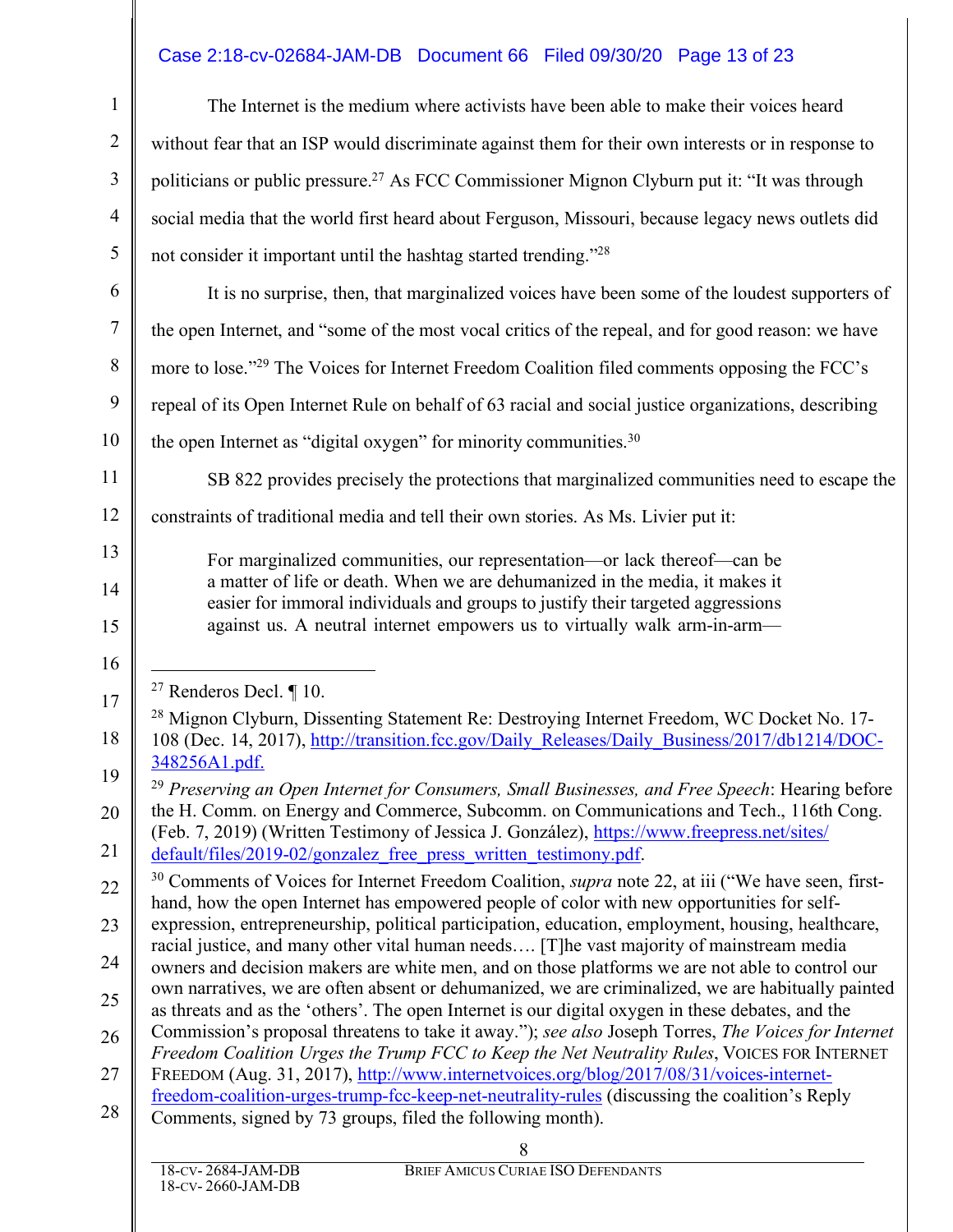|                | Case 2:18-cv-02684-JAM-DB Document 66 Filed 09/30/20 Page 14 of 23                                                                                                                             |  |  |  |
|----------------|------------------------------------------------------------------------------------------------------------------------------------------------------------------------------------------------|--|--|--|
| $\mathbf{1}$   | with the confidence of knowing that our voices matter and we are not alone,<br>that we are not invisible, and that our experiences are not isolated. <sup>31</sup>                             |  |  |  |
| $\overline{2}$ | It is essential for these groups that SB 822, and the neutral Internet it promises, be preserved.                                                                                              |  |  |  |
| $\mathfrak{Z}$ | The Internet also provides digital oxygen for the many religious communities that depend                                                                                                       |  |  |  |
| $\overline{4}$ | on online tools to connect, worship, serve, and call others to action. As Valerie Kaur, co-founder of                                                                                          |  |  |  |
| $\mathfrak{S}$ | Faithful Internet, explains:                                                                                                                                                                   |  |  |  |
| 6              | Today's moral leaders are using the Internet to meet the needs of new                                                                                                                          |  |  |  |
| 7              | generations, speak truth to power, and minister to the underserved They<br>are using online tools to help us hear the call of wisdom traditions, not to                                        |  |  |  |
| $8\,$          | violence and exclusion, but to love and service. <sup>32</sup>                                                                                                                                 |  |  |  |
| 9              | That activity depends on a fast connection that can use large amounts of data, for which churches                                                                                              |  |  |  |
| 10             | and parishioners are already paying. But they should not be forced to pay a new set of fees,                                                                                                   |  |  |  |
| 11             | particularly when budgets are already stretched to the brink by the recession.                                                                                                                 |  |  |  |
| 12             | $C_{\bullet}$<br><b>Small Businesses Need Net Neutrality to Grow and Thrive.</b>                                                                                                               |  |  |  |
| 13             | The open Internet has enabled an explosion of innovation over the past 25 years. Google,                                                                                                       |  |  |  |
| 14             | for instance, started as two students with a better search algorithm. If Google had been forced to                                                                                             |  |  |  |
| 15             | negotiate deals with ISPs, it might never have overcome the search giants of the time: Excite and                                                                                              |  |  |  |
| 16             | Alta Vista. The same holds true for many other innovators, including marketplaces like eBay,                                                                                                   |  |  |  |
| 17             | Craigslist, and Etsy, and online communication platforms like Facebook and Twitter. They have                                                                                                  |  |  |  |
| 18             | thrived in large part because neither service providers nor anyone else had an advance economic                                                                                                |  |  |  |
| 19             | veto right on new applications, services, or content. SB 822 is necessary to ensure that continues.                                                                                            |  |  |  |
| 20             | Internet "fast lanes" and differential pricing schemes such as zero rating may not harm                                                                                                        |  |  |  |
| 21             | these now-established businesses—but they will stifle the emergence of the next generation of                                                                                                  |  |  |  |
| 22             | innovators. Etsy, Inc.—now a major e-commerce website with hundreds of millions of dollars per                                                                                                 |  |  |  |
| 23             |                                                                                                                                                                                                |  |  |  |
| 24             | <sup>31</sup> Preserving an Open Internet for Consumers, Small Businesses, and Free Speech: Hearing before                                                                                     |  |  |  |
| 25             | the H. Comm. on Energy and Commerce, Subcomm. on Communications and Tech., 116th Cong.<br>(Feb. 7, 2019) (Testimony of Ruth Livier), https://docs.house.gov/meetings/IF/IF16/20190207/         |  |  |  |
| 26             | 108845/HHRG-116-IF16-Wstate-LivierR-20190207.pdf.                                                                                                                                              |  |  |  |
| 27             | <sup>32</sup> Carol Kuruvilla, <i>Why 12 Top Religious Leaders Are Proud To Support Net Neutrality</i> , HUFFPOST<br>(June 12, 2015), https://www.huffpost.com/entry/religious-leaders-on-net- |  |  |  |
| 28             | neutrality n 7562454?1434107326.                                                                                                                                                               |  |  |  |
|                | 9<br>$18 \text{ CV}$ $2684$ JAM DR<br><b>REEL AMCUS CIBIAE ISO DEEEMBANTS</b>                                                                                                                  |  |  |  |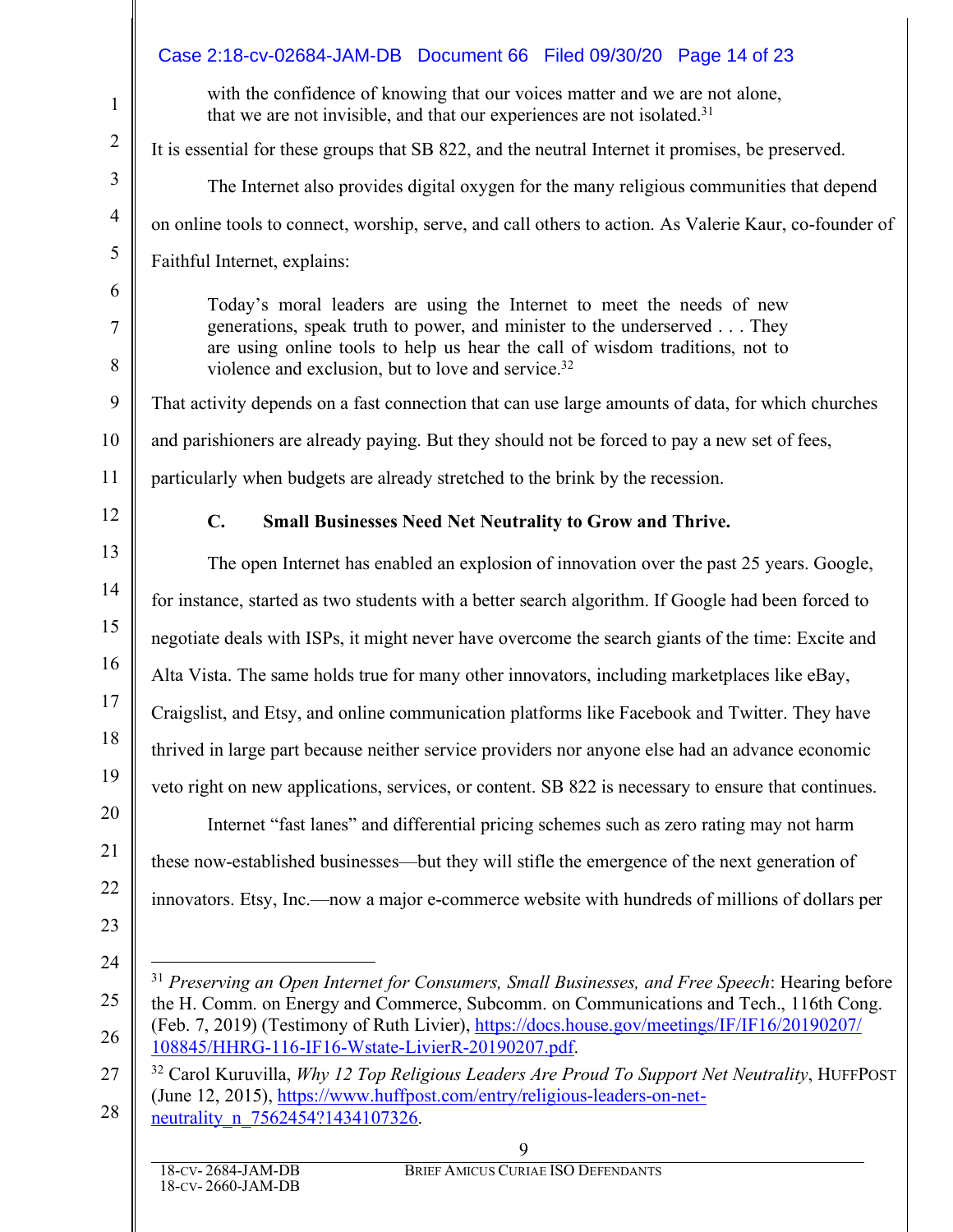## Case 2:18-cv-02684-JAM-DB Document 66 Filed 09/30/20 Page 15 of 23

year in revenue—has said that it would likely have failed if it had to pay for priority access to users.<sup>33</sup> Other small businesses, their users, and internet creators have echoed those concerns.<sup>34</sup>

As noted above, the loss of net neutrality protections would cause particular harm to traditionally marginalized entrepreneurs, but they will not be the only ones at risk. Writer and entrepreneur Ryan Singel has explained how fast lanes would force "every website, every startup, and every small merchant" to buy in if they want to succeed: "You have to be fast just to compete. Users bounce and customers don't buy if sites or apps are slow to load or feel laggy."<sup>35</sup> Startups would have an untenable choice: either burn through scarce resources to match deep-pocketed incumbents or watch their businesses fail to grow.<sup>36</sup> When they are inevitably forced to pass those costs on to customers, everyone loses.<sup>37</sup>

11 12 13 14 15 For similar reasons, SB 822 is essential to help new businesses find investors. Without net neutrality protections, entrepreneurs and investors will have to factor in the unpredictability of ISPs' prioritization decisions. "[V]enture capitalists looking to invest in the next big thing now have to consider the possibility that the winners in the marketplace can now be determined by the ISPs that control Internet traffic to their subscribers, not by consumers themselves."38

- 16 17 <sup>33</sup> Etsy, Inc., Comments In the Matter of Open Internet Remand, Framework for Broadband Internet Service at 5 (July 8, 2014), GN Docket Nos. 14-28 & 10-127, https://blog.etsy.com/news/files/2014/07/Etsy-Open-Internet-Comments-7.8.14.pdf.
- 18 <sup>34</sup> *See, e.g.,* Letter from Open Engine & The Open Tech. Inst. at the New Am. Found. to the FCC (May 7, 2014), *available at* http://engine.is/wp-content/uploads/Company-Sign-On-Letter.pdf;
- 19 20 Mike Masnick, *Kickstarter, Etsy and Dwolla All Speak Out On Net Neutrality and Why the FCC's Plan Is Dangerous to Innovation*, TECHDIRT (July 11, 2014), https://www.techdirt.com/articles/201
- 21 40710/17450827845/kick starter-etsy-dwolla-all-speak-out-net-neutrality-why-fccs-plan-isdangerous-to- innovation.shtml.; Geoff Weiss, *Hank Green, Fine Brothers, Meg DeAngelis Affirm*

22 *Support For Net Neutrality In Letter To FCC*, TUBEFILTER (JULY 6, 2017),

23 https://www.tubefilter.com/2017/07/06/hank-green-fine-brothers-meg-deangelis-net-neutralityinternet-creators-guild/.

24 <sup>35</sup> Ryan Singel, *Expect Fewer Great Startups if the FCC Kills Net Neutrality*, WIRED (Dec. 12, 2017), https://www.wired.com/story/expect-fewer-great-startups-if-the-fcc-kills-net-neutrality/.

25

<sup>36</sup> *Id*.

1

 $\mathfrak{D}$ 

3

4

5

6

7

8

9

10

26 27 <sup>37</sup> *Id.*; *see also* Declaration of Alexis Ohanian ¶ 9, D.I. 57-11 ("Ohanian Decl.") ("[I]f new startups are unable to get their companies off the ground and offer better products and services than those currently available, consumers . . . will have to be content with whichever products and services ISPs allow them hear about, purchase or download, and use").

28 <sup>38</sup> Ohanian Decl. **¶** 8.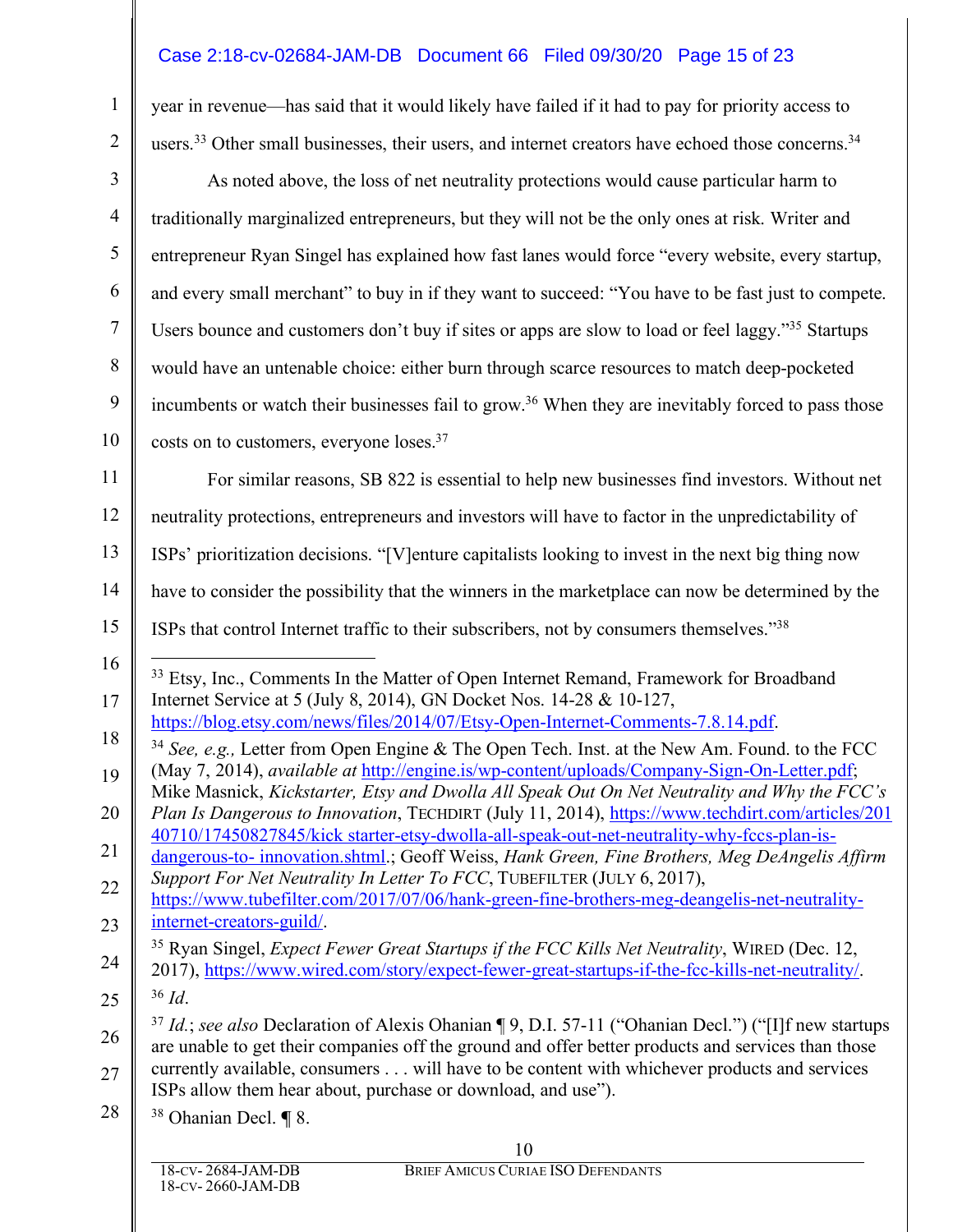## Case 2:18-cv-02684-JAM-DB Document 66 Filed 09/30/20 Page 16 of 23

These risks are not hypothetical. ISPs have a record of prioritizing their own financial interests, and a continuing interest in doing so. For example, relying on the FCC's own findings, the D.C. Circuit concluded that Internet access providers "have incentives to interfere with the operation of third-party Internet-based services that compete with the providers' revenue generating telephone and/or pay-telephone services," *Verizon v. FCC*, 740 F.3d 623, 645–46, (D.C. Cir. 2014) (citing *Preserving the Open Internet*, 25 F.C.C. Rcd. 17905 (2010) ("2010 Order")); *see also id.* at 648 ("the threat that broadband providers would utilize their gatekeeper ability to restrict edge-provider traffic is not . . . 'merely theoretical.'" (citing 2010 Order ¶ 35)). Indeed, in the early days of the Internet, telecom providers lobbied the FCC to impose access charges on Internet companies, as is done in some other countries.<sup>39</sup> Today's ISPs would doubtless like to impose those charges themselves.

Clear, focused rules can help ward off these threats. By providing those rules, SB 822 helps support California businesses and their customers. Enjoining it helps no one but powerful ISPs.

14 15

16

17

18

19

20

21

22

23

1

 $\mathfrak{D}$ 

3

4

5

6

7

8

9

10

11

12

13

#### **D. Schools, Libraries and Students Need Online Educational Resources.**

Like small businesses, libraries and schools are justifiably concerned that paid-prioritization schemes will degrade access to material on which students and the public depend. If ISPs favor commercial content, then educational, cultural, and political resources will be harder to reach, limiting the options available to educators and leading some students and other members of the public to abandon their efforts to learn and grow.

Even prior to the COVID-19 pandemic, countless Californians used bandwidth-intensive educational resources that depend on a neutral Internet. In 2019, over 300,000 Californians enrolled in online college programs.<sup>40</sup> Public libraries make large data collections available online, such as the San Francisco Public Library's collection of over 250,000 digitized historical

24 25

 <sup>39</sup> *See* Susan Crawford, CAPTIVE AUDIENCE: THE TELECOM INDUSTRY AND MONOPOLY POWER IN THE NEW GILDED AGE 90–91 (2014) (reviewing the regulatory history behind access charges in the early telecommunications market).

<sup>27</sup> 28 <sup>40</sup> Ashley A. Smith, *California finds solution to save distance learners' financial aid*, EDSOURCE (Jul. 28, 2019), https://edsource.org/2019/california-finds-solution-to-save-distance-learnersfinancial-aid/615662.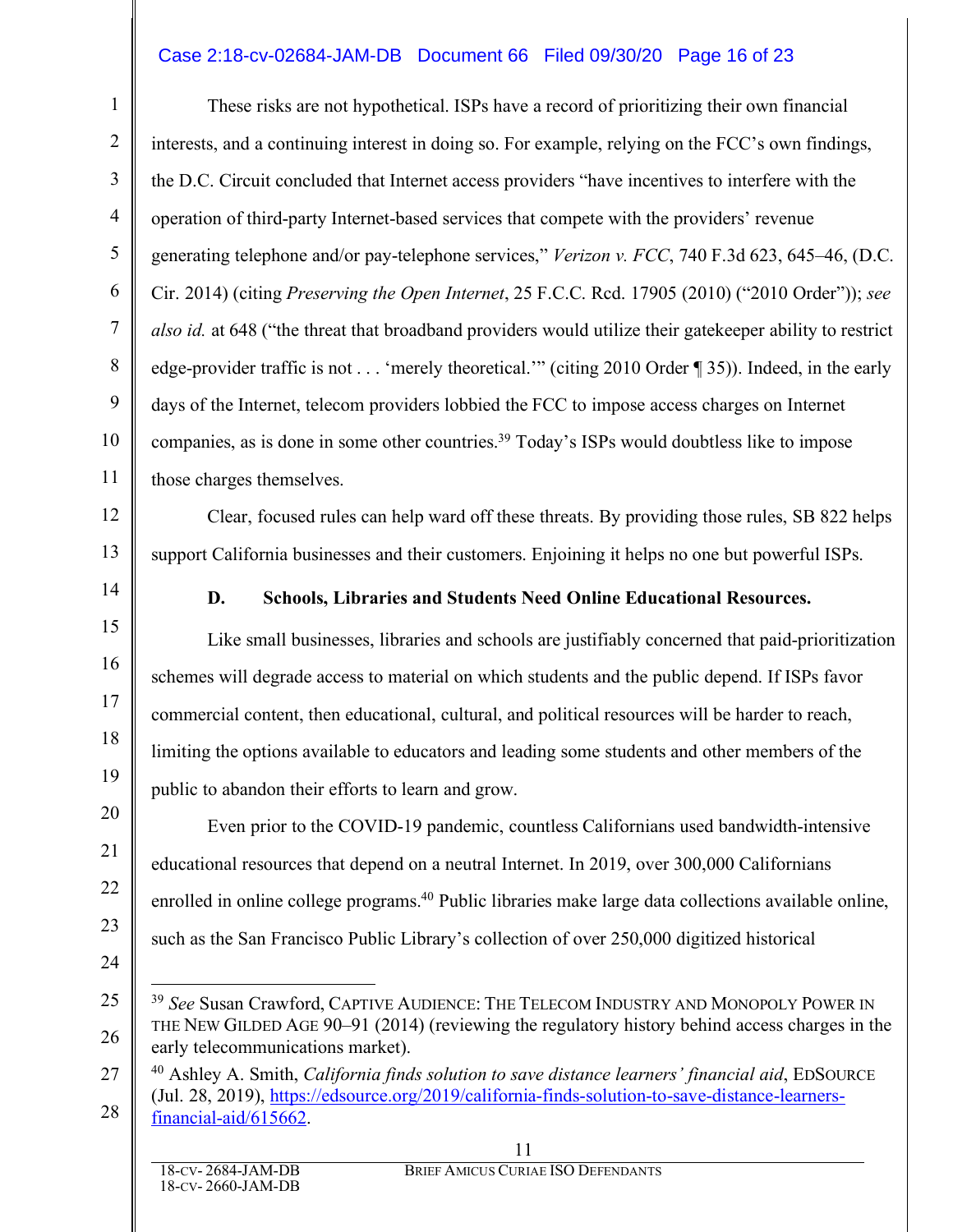## Case 2:18-cv-02684-JAM-DB Document 66 Filed 09/30/20 Page 17 of 23

photographs and over 10,000 popular songs from the Dorothy Starr Sheet Music Collection.41 Nonprofits such as the multilingual collaborative online encyclopedia Wikipedia and the free educational site Khan Academy provide reference and learning materials that students, families and teachers rely on daily. 42

Some resources are particularly critical for learners from vulnerable communities. K-12 students across California, including students experiencing homelessness, access resources provided by California Virtual Academies (CAVA).<sup>43</sup> The Sacramento County Office of Education maintains USA Learns, a free, multimedia system for those learning English that relies on highquality streaming video so that learners can observe speakers' mouths and body language.44 Public libraries offer targeted resources for elders, those seeking citizenship and those seeking a highschool diploma.<sup>45</sup>

12 13 14 15 16 All of these resources will suffer if ISPs are permitted to hold providers and customers ransom for high-quality data transmission.<sup>46</sup> Absent net neutrality protections, educators (and other not-for-profit enterprises) "will now be forced to compete directly with for profits on the cost of messaging,"47 Californians will find it harder to leverage the Internet for lifelong learning, and local institutions will find it harder to reach, educate and communicate with their constituents.

27 switch/wp/2014/05/16/why-the-death-of-net-neutrality-would-be-a-disaster-for-libraries (discussing the importance of net neutrality for libraries and their users).

1

 $\mathfrak{D}$ 

3

4

5

6

7

8

9

10

<sup>17</sup> 18 19 41 *San Francisco Historical Photograph Collection*, SAN FRANCISCO PUBLIC LIBRARY, https://sfpl.org/locations/main-library/historical-photographs (last visited Sept. 28, 2020); *Dorothy Starr Collection*, SAN FRANCISCO PUBLIC LIBRARY, https://sfpl.org/locations/main-library/artmusic/searching-songs-sfpl/dorothy-starr-collection (last visited Sept. 28, 2020).

<sup>20</sup> 21 <sup>42</sup> *See* WIKIPEDIA, https://en.wikipedia.org/wiki/Wikipedia (last visited Sept. 28, 2020); KHAN ACADEMY, https://www.khanacademy.org/ (last visited Sept. 28, 2020).

<sup>22</sup> <sup>43</sup> *Enrollment and Attendance FAQs*, CALIFORNIA VIRTUAL ACADEMIES, https://cava.k12.com/gene ral-faqs/enrollment-and-attendance-faqs.html (last visited Sept. 28, 2020).

<sup>23</sup> <sup>44</sup> *English Listening*, USA LEARNS, https://www.usalearns.org/listening-to-language (last visited Sept. 28, 2020).

<sup>24</sup> <sup>45</sup> *See, e.g.*, *Research and Learn*, SAN FRANCISCO PUBLIC LIBRARY, https://sfpl.org/research-learn (last visited Sept. 28, 2020).

<sup>25</sup> 26 <sup>46</sup> *See, e.g.*, Andrea Peterson, *Why the Death of Net Neutrality Would Be a Disaster for Libraries*, WASH. POST: THE SWITCH (May 16, 2014), http://www.washingtonpost.com/blogs/the-

<sup>28</sup> <sup>47</sup> Tom Watson, *Net Neutrality And Social Entrepreneurship: Why Freedom To Create And Share Matters*, FORBES (Jan. 15, 2014), https://www.forbes.com/sites/tomwatson/2014/01/15/net-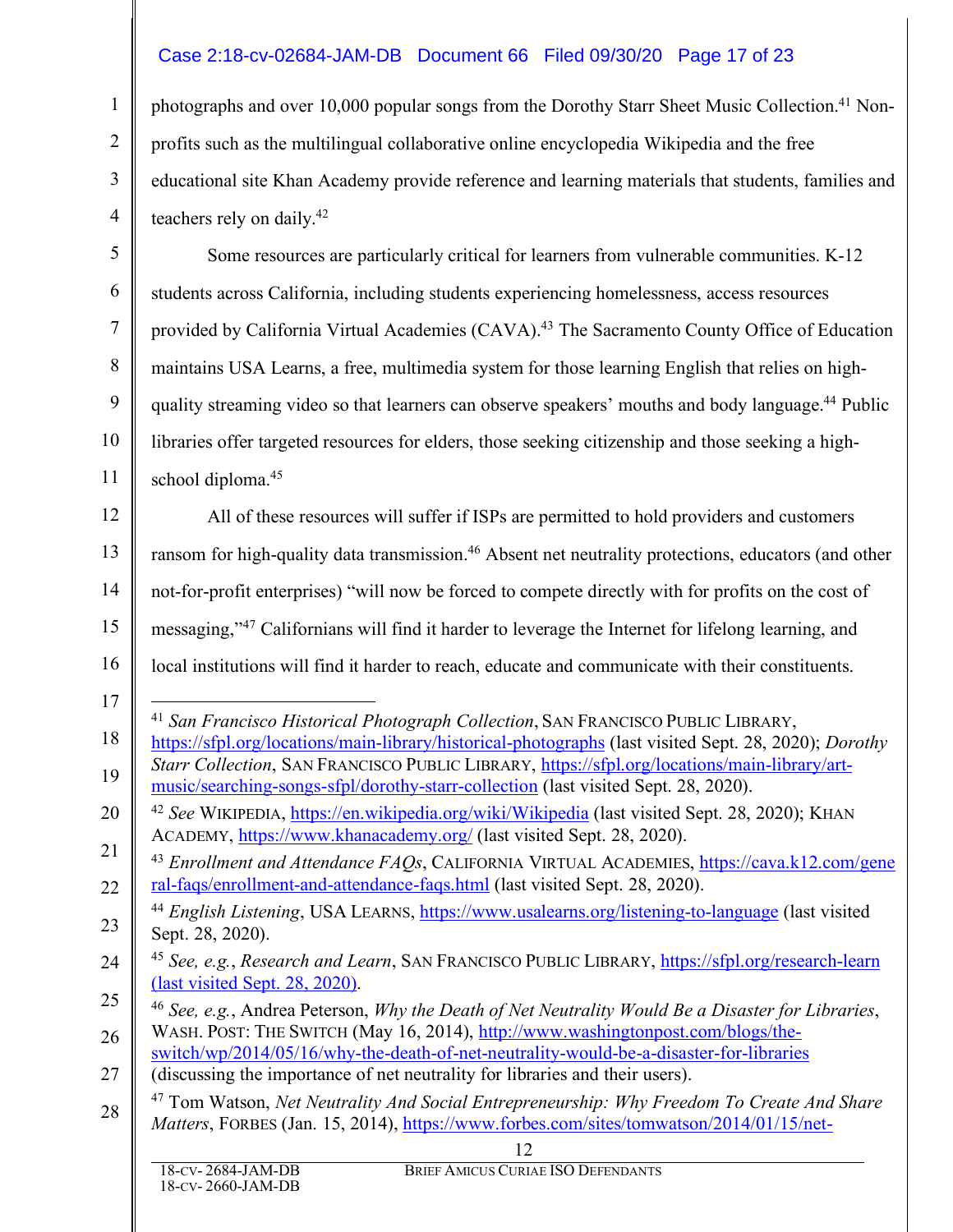## Case 2:18-cv-02684-JAM-DB Document 66 Filed 09/30/20 Page 18 of 23

1

2

3

4

5

6

7

## **II. The Current Statewide Emergency Reinforces the Need for SB 822's Protections.**

ISPs have shown that they are willing to use emergencies to exploit their gatekeeper power for financial gain. As California faces multiple ongoing public health crises, including climate change-induced wildfires and the COVID-19 pandemic, it is essential that the Internet remain a tool for both rescue workers and affected individuals to connect and seek help without interference. SB 822's foundational protections are critical to enabling California's emergency response.

## **A. All Californians Rely on Online Communications in Emergencies.**

8 9 10 11 12 13 14 The threat of ISPs leveraging their ability to restrict the free flow of information in an emergency is not hypothetical. As discussed in Fire Chief Anthony Bowden's Declaration,<sup>48</sup> Verizon throttled the Santa Clara Fire Department during one of the worst fires in the state's history while attempting to upsell them to more expensive data plans.<sup>49</sup> Verizon understood that such throttling would render the fire department's broadband access useless for any practical application, but the lack of legal protection at the time tied California's hands in stopping unreasonable and harmful conduct.<sup>50</sup>

15 16 17 18 19 20 SB 822 ensures that all Californians retain access to the open Internet so that they can share and obtain essential information in times of crisis.<sup>51</sup> This year's even more devastating fire season, when firefighters and citizen alike are relying on Internet communications to respond to and share developments, only underscore the importance of that power. Californians rely on the Internet to exchange public safety information with the government, but also to track down and connect with loved ones. Without SB 822, Californians could find themselves in the same situation as the Santa

21

22

23  $\overline{a}$ neutrality-and-social-entrepreneurship-why-freedom-to-create-and-share-matters/ (quoting Andrew Rasiej, founder of the Personal Democracy Forum).

25 26 <sup>49</sup> Jon Brodkin, *Verizon throttled fire department's "unlimited" data during Calif, wildfire*. ARS TECHNICA (Aug. 21, 2018), https://arstechnica.com/tech-policy/2018/08/verizon-throttled-firedepartments-unlimited-data-during-calif-wildfire.

27 <sup>50</sup> Bowden Decl. ¶ 10.

<sup>24</sup> <sup>48</sup> Declaration of Fire Chief Anthony Bowden ¶¶ 6–11, D.I. 57-1 ("Bowden Decl.").

<sup>28</sup> <sup>51</sup> AB 1699, enacted in 2020, prohibits throttling public safety officials' communications, but does not extend to the general public. Cal. Pub. Util. Code § 2898 (West) (2020).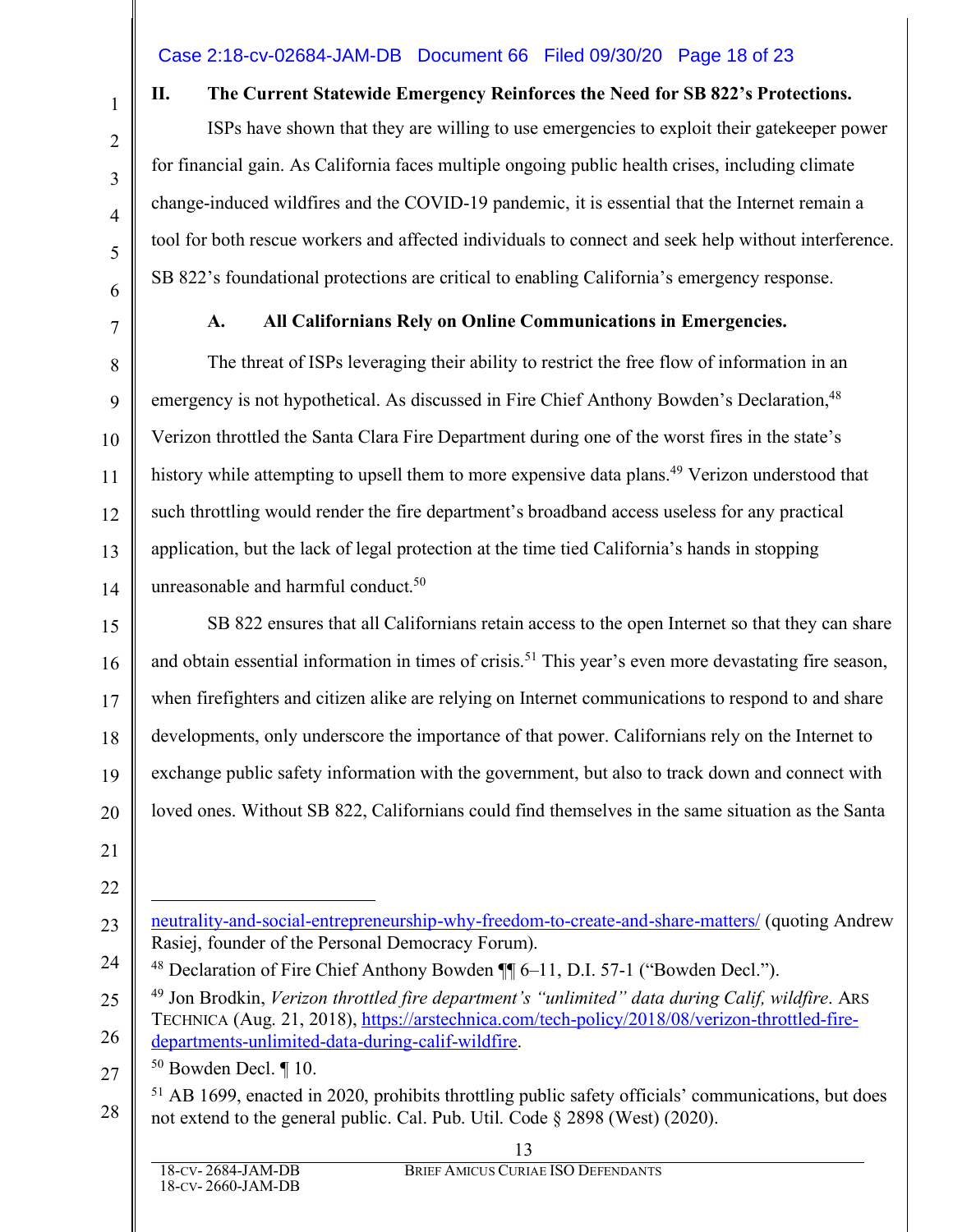## Case 2:18-cv-02684-JAM-DB Document 66 Filed 09/30/20 Page 19 of 23

Clara Fire Department: unable, thanks to data caps or other restrictions, to access information they need or connect with others.

## **B. Net Neutrality Protections Are Crucial During the COVID-19 Pandemic.**

All of the risks SB 822 mitigates are exacerbated by the pandemic, when Californians must rely on the Internet for everything from education to work to food delivery.<sup>52</sup> Many Californians are working from home using Internet-based services like videoconferencing. Nearly 97% of California's 6.2 million students started the school year from their homes and will rely more than ever on online resources.<sup>53</sup> Local businesses have switched to online delivery and services in order to keep employees and customers safe and comply with COVID-19 restrictions. Residents are looking online for public health information to protect their families and communities. All of these groups need an unfettered high-speed connection to keep thriving, or even functioning, in very challenging times.

SB 822 help ensure that they can keep that connection. As discussed above, ISPs artificially limit access to general Internet content to improve budgets, not bandwidth.<sup>54</sup> Although many ISPs initially suspended data caps during the crisis,<sup>55</sup> they are now being restored, with some ISPs even punishing entire neighborhoods for using "too much" Internet.56 As the economic and public health crisis continues, small businesses may be unable or unwilling to cover costs for remote workers suddenly exceeding unanticipated data caps and incurring costly overage fees. Workers' livelihoods could be even further at risk if they cannot afford to pay for more expensive plans as 52 *See* Rich Miller, *Internet Exchanges See Record Levels of Network Traffic*, DATA CENTER FRONTIER (Mar. 11, 2020), https://datacenterfrontier.com/internet-exchanges-see-record-levels-ofnetwork-traffic/ (discussing the record surge in Internet traffic at the start of the pandemic). <sup>53</sup> Sydney Johnson, *California makes internet-enabled tablets available to nearly 1 million students*, EDSOURCE (Aug. 5, 2020), https://edsource.org/2020/california-makes-internet-enabledtablets-available-to-nearly-1-million-students/637773.

- <sup>54</sup> *See supra* Part I.A.
- <sup>55</sup> Karl Bode, *Comcast Suspends Data Caps in Wake of Coronavirus,* VICE (Mar. 13, 2020), https://www.vice.com/en\_us/article/m7qk4n/comcast-suspends-data-caps-in-wake-of-coronavirus.
- 27 28 <sup>56</sup> Jon Brodkin, *Cox slows Internet speeds in entire neighborhoods to punish any heavy users*, ARS TECHNICA (Jun. 8, 2020), https://arstechnica.com/tech-policy/2020/06/cox-slows-internet-speedsin-entire-neighborhoods-to-punish-any-heavy-users.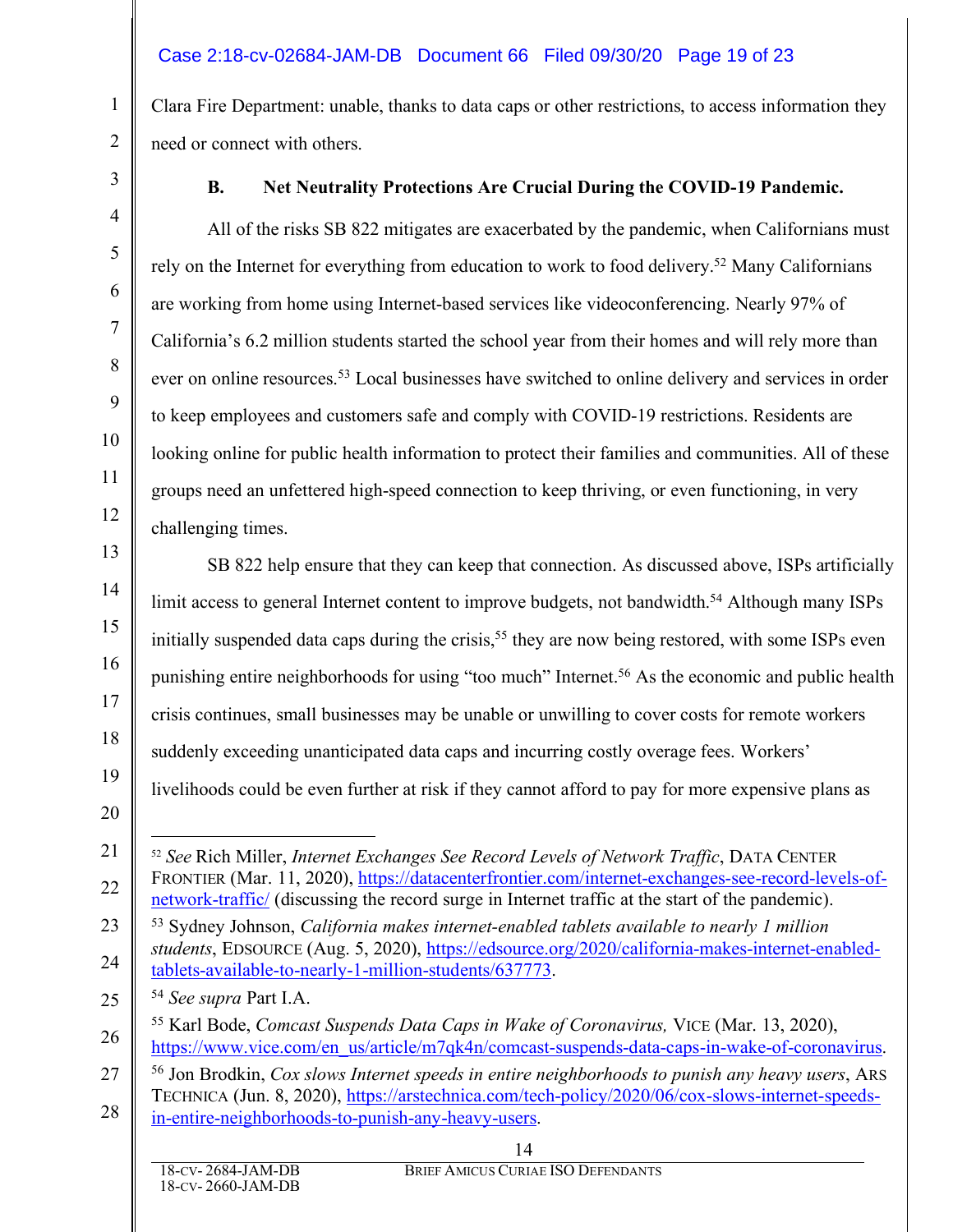## Case 2:18-cv-02684-JAM-DB Document 66 Filed 09/30/20 Page 20 of 23

1

2

they work from home. And students could similarly risk losing access to education, simply by exceeding a data limit.

| $\mathfrak{Z}$ | SB 822 also ensures that large ISPs do not take advantage of increased demand for content                                                                              |  |  |
|----------------|------------------------------------------------------------------------------------------------------------------------------------------------------------------------|--|--|
| $\overline{4}$ | and communications during the pandemic to slow or otherwise manipulate Internet traffic in order                                                                       |  |  |
| 5              | to squeeze exorbitant fees from content providers and other networks. <sup>57</sup> The New York Attorney                                                              |  |  |
| 6              | General has documented that prior to the FCC's 2015 Open Internet Order, the largest ISPs made a                                                                       |  |  |
| 7              | "deliberate business decision to use congestion to strong-arm backbone providers and edge                                                                              |  |  |
| 8              | providers into paying for access" to their customers. <sup>58</sup> For the many Californians staying home,                                                            |  |  |
| 9              | that artificial congestion could be catastrophic. The data-intensive apps and services people need to                                                                  |  |  |
| 10             | work and connect, such as video conferencing, online telephony, and secure VPN connections,                                                                            |  |  |
| 11             | must not be vulnerable to such tactics. SB 822 addresses those risks, preventing ISPs from                                                                             |  |  |
| 12             | exploiting the crisis to the detriment of millions of customers who cannot seek nor afford better                                                                      |  |  |
| 13             | options. Its protections must not be disturbed.                                                                                                                        |  |  |
| 14             | <b>CONCLUSION</b>                                                                                                                                                      |  |  |
| 15             | For the foregoing reasons, amici urge the Court to reject the Plaintiffs' motions for                                                                                  |  |  |
| 16             | injunctive relief.                                                                                                                                                     |  |  |
| 17             |                                                                                                                                                                        |  |  |
| 18             | DATE: September 30, 2020<br>Respectfully submitted,                                                                                                                    |  |  |
| 19             | s/Corynne McSherry                                                                                                                                                     |  |  |
| 20             | Corynne McSherry                                                                                                                                                       |  |  |
| 21             | Corynne McSherry<br>ELECTRONIC FRONTIER FOUNDATION                                                                                                                     |  |  |
| 22             | Counsel for Amici                                                                                                                                                      |  |  |
| 23             |                                                                                                                                                                        |  |  |
| 24             |                                                                                                                                                                        |  |  |
| 25             |                                                                                                                                                                        |  |  |
| 26             | <sup>57</sup> See Declaration of Dave Schaeffer ¶ 6-30, D.I. 57-2.                                                                                                     |  |  |
| 27             | <sup>58</sup> Id. ¶ 32 (quoting State of New York, Comments in the Matter of Restoring Internet Freedom at 7<br>(May 23, 2017), FCC WC Docket No. 17-108, available at |  |  |
| 28             | https://www.fcc.gov/ecfs/filing/10717583023587).                                                                                                                       |  |  |
|                | 15                                                                                                                                                                     |  |  |
|                | BRIEF AMICUS CURIAE ISO DEFENDANTS<br>18-CV-2684-JAM-DB<br>18-CV-2660-JAM-DB                                                                                           |  |  |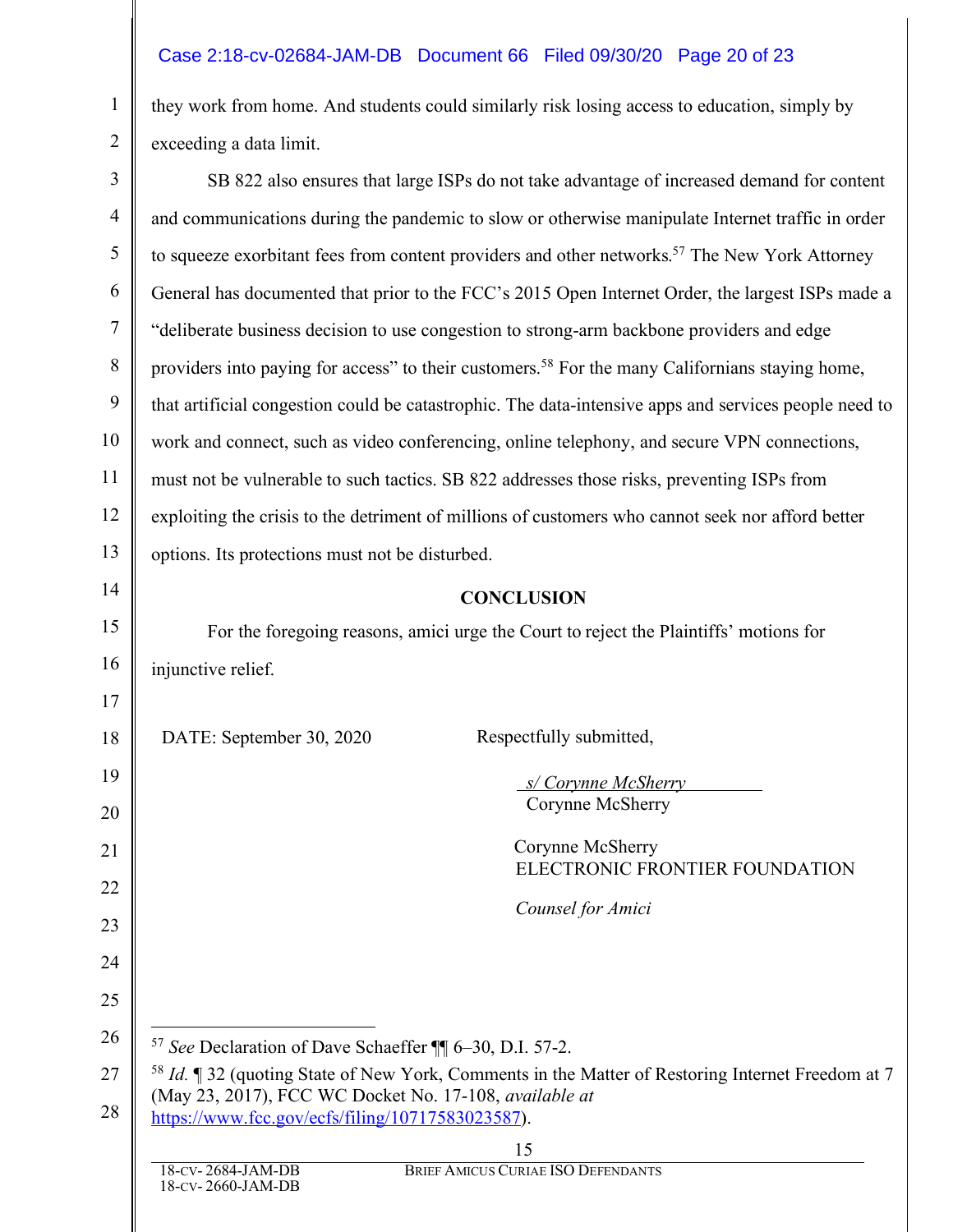# Case 2:18-cv-02684-JAM-DB Document 66 Filed 09/30/20 Page 21 of 23

|                |                                        | Case 2:18-CV-02684-JAM-DB Document 66 Filed 09/30/20 Page 21 of 23 |
|----------------|----------------------------------------|--------------------------------------------------------------------|
| $\mathbf{1}$   |                                        | Kit Walsh                                                          |
| $\overline{2}$ |                                        | ELECTRONIC FRONTIER FOUNDATION<br>815 Eddy Street                  |
| 3              |                                        | San Francisco, CA 94109                                            |
|                |                                        | $(415)$ 436-9333<br>corynne@eff.org                                |
| 4              |                                        |                                                                    |
| 5              |                                        | Counsel for Amici                                                  |
| 6              |                                        | Christopher J. Conley (SBN 290747)                                 |
| 7              |                                        | cconley@aclunc.org<br>Jacob A. Snow (SBN 270988)                   |
| 8              |                                        | jsnow@aclunc.org<br>ACLU FOUNDATION OF NORTHERN                    |
| 9              |                                        | <b>CALIFORNIA</b>                                                  |
|                |                                        | 39 Drumm Street                                                    |
| 10             |                                        | San Francisco, CA 94111<br>Telephone: (415) 621-2493               |
| 11             |                                        | Fax: (415) 255-8437                                                |
| 12             |                                        | Counsel for Amici                                                  |
| 13             |                                        | Andrew Jay Schwartzman (pro hac vice)                              |
| 14             |                                        | andyschwartzman@gmail.com                                          |
| 15             |                                        | BENTON INSTITUTE FOR BROADBAND &<br><b>SOCIETY</b>                 |
|                |                                        | 1341 G Street, NW                                                  |
| 16             |                                        | Washington, DC 20005                                               |
| 17             |                                        | $(202)$ 241-2408                                                   |
| 18             |                                        | Of Counsel                                                         |
| 19             |                                        |                                                                    |
| 20             |                                        |                                                                    |
| 21             |                                        |                                                                    |
| 22             |                                        |                                                                    |
| 23             |                                        |                                                                    |
| 24             |                                        |                                                                    |
| 25             |                                        |                                                                    |
| 26             |                                        |                                                                    |
| 27             |                                        |                                                                    |
| 28             |                                        |                                                                    |
|                |                                        | 16                                                                 |
|                | 18-CV-2684-JAM-DB<br>18-CV-2660-JAM-DB | BRIEF AMICUS CURIAE ISO DEFENDANTS                                 |
|                |                                        |                                                                    |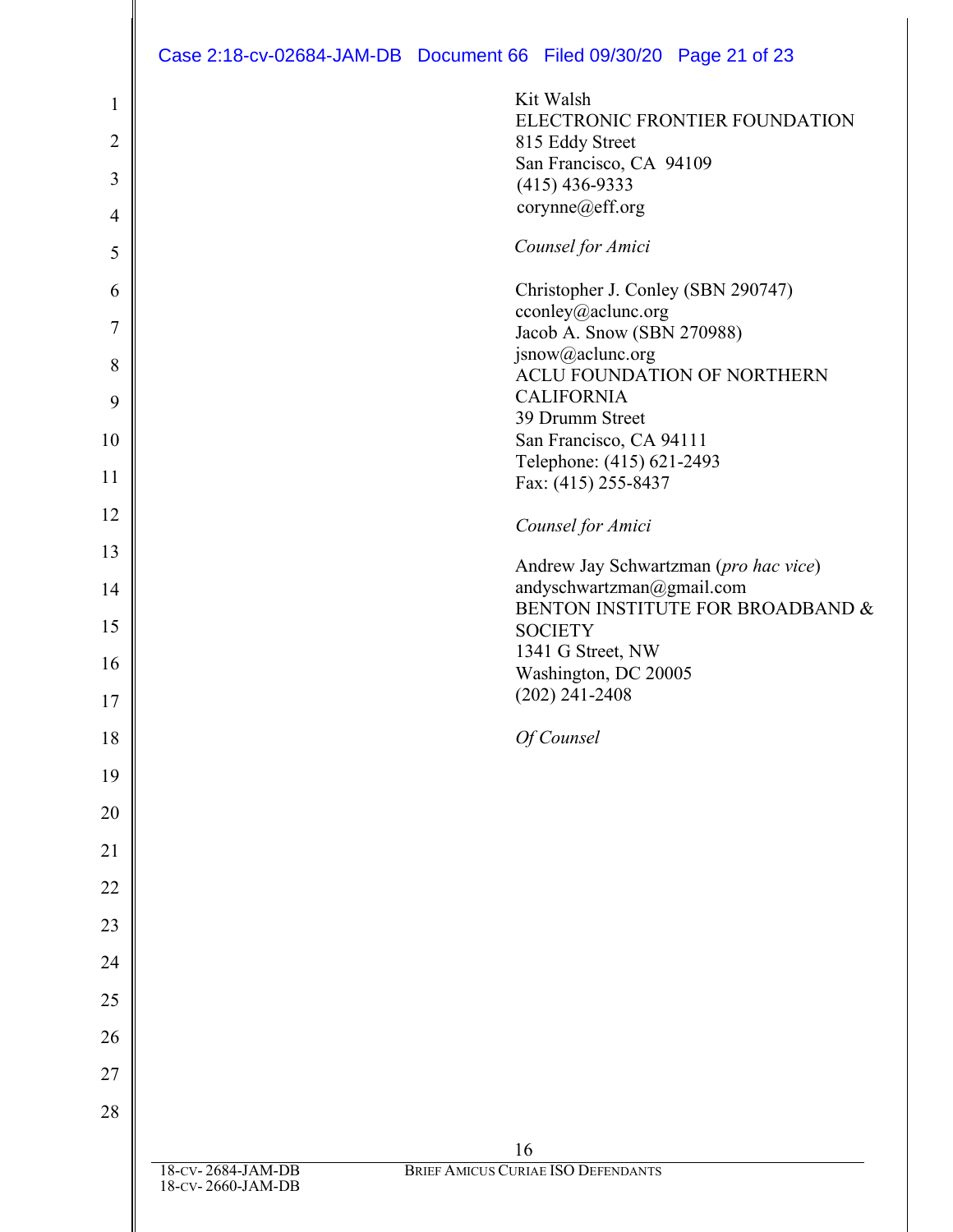|                | Case 2:18-cv-02684-JAM-DB Document 66 Filed 09/30/20 Page 22 of 23 | <b>CERTIFICATE OF COMPLIANCE</b>                                                             |  |
|----------------|--------------------------------------------------------------------|----------------------------------------------------------------------------------------------|--|
| $\mathbf{1}$   |                                                                    | This brief complies with the 15-page limit set forth in the Court's July 30, 2020 scheduling |  |
| $\overline{2}$ | order.                                                             |                                                                                              |  |
| $\mathfrak{Z}$ |                                                                    |                                                                                              |  |
| $\overline{4}$ | DATE: September 30, 2020                                           | s/Corynne McSherry<br>Corynne McSherry                                                       |  |
| $\mathfrak s$  |                                                                    |                                                                                              |  |
| 6              |                                                                    |                                                                                              |  |
| 7              |                                                                    |                                                                                              |  |
| 8              |                                                                    |                                                                                              |  |
| 9              |                                                                    |                                                                                              |  |
| $10\,$         |                                                                    |                                                                                              |  |
| 11             |                                                                    |                                                                                              |  |
| 12             |                                                                    |                                                                                              |  |
| 13<br>14       |                                                                    |                                                                                              |  |
| 15             |                                                                    |                                                                                              |  |
| 16             |                                                                    |                                                                                              |  |
| 17             |                                                                    |                                                                                              |  |
| 18             |                                                                    |                                                                                              |  |
| 19             |                                                                    |                                                                                              |  |
| 20             |                                                                    |                                                                                              |  |
| 21             |                                                                    |                                                                                              |  |
| $22\,$         |                                                                    |                                                                                              |  |
| 23             |                                                                    |                                                                                              |  |
| 24             |                                                                    |                                                                                              |  |
| 25             |                                                                    |                                                                                              |  |
| 26             |                                                                    |                                                                                              |  |
| 27             |                                                                    |                                                                                              |  |
| $28\,$         |                                                                    |                                                                                              |  |
|                | 18-CV-2684-JAM-DB                                                  | 17<br>BRIEF AMICUS CURIAE ISO DEFENDANTS                                                     |  |